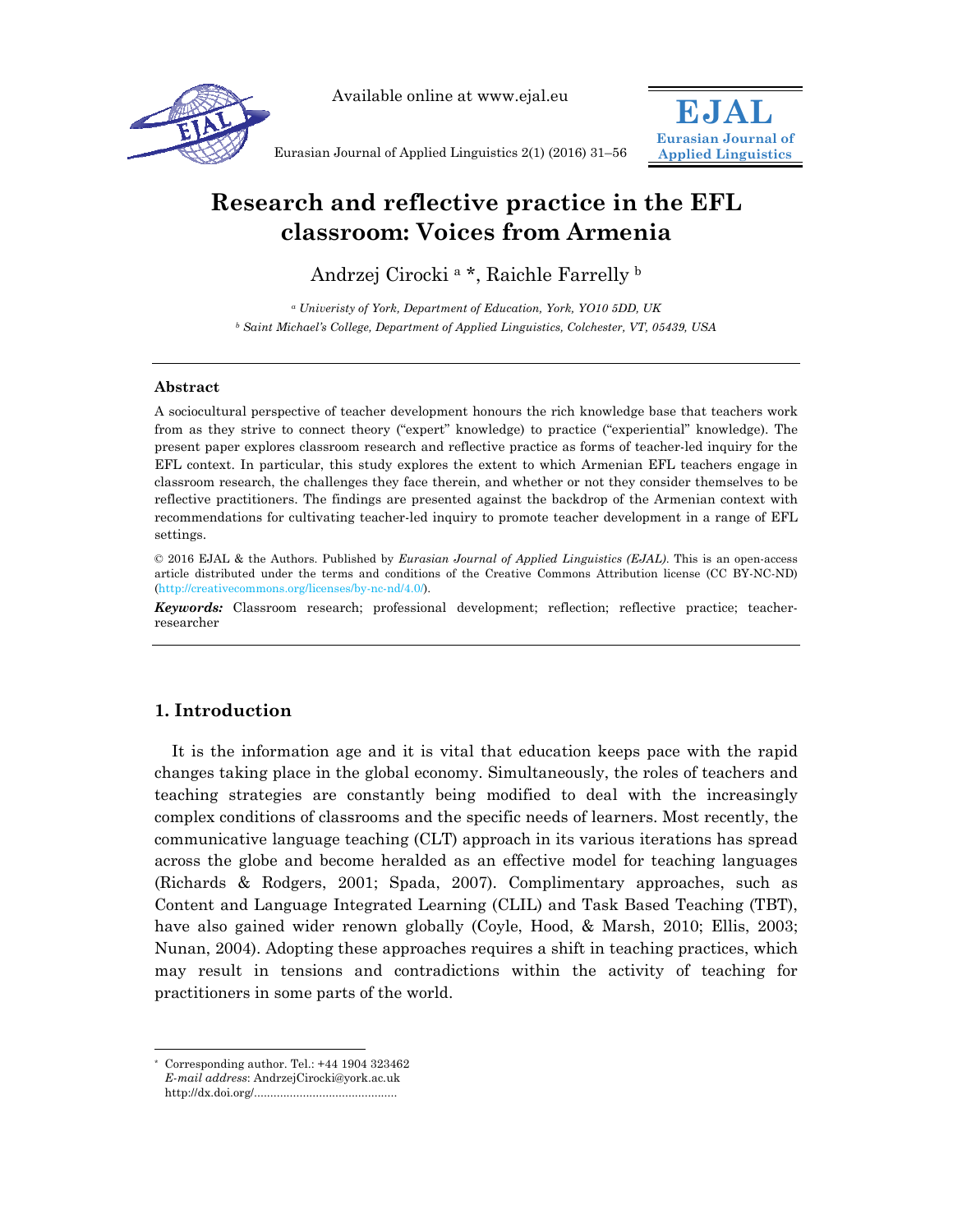From a sociocultural perspective, all human activity is situated within and mediated by context, culture, language and social interactions (Johnson, 2009). The implementation of current approaches for English language teaching in parts of the world where traditional approaches (e.g., Grammar Translation, Audiolingual Method) have prevailed demands that teachers are supported with opportunities to grapple with the changing expectations placed upon them. Teacher learning in this case, as Johnson points out, requires a reconstruction of existing knowledge, skills and attitudes about teaching and learning, such that teachers can respond to the local needs and expectations of students, administrators and parents while integrating global approaches.

The history of the education system in Armenia is complex for various historical, cultural and political reasons. The whole picture cannot be painted within the scope of this article, but two important factors must be highlighted: (1) Armenia is a former member of the Soviet Union and (2) Armenia became an independent nation in 1991. While under the Soviet Union, classes were teacher-centred and the teacher was an all-knowing figure in the classroom. It was generally unacceptable to question the teacher or the textbook. There was heavy emphasis on reproduction – memorising and reciting facts from the texts and teachers. As a country with newfound national autonomy, post-Soviet Armenia underwent an overhaul of the education system, which resulted in a brief vacuum in education (Terzian, 2010). In the push to fill the vacuum, Armenia turned to other countries for solutions. The resulting national curriculum incorporated new approaches and methods that most teachers were not trained to implement. To this day, many teachers continue in the tradition of their Soviet schooling days, despite insistence to innovate and implement new classroom practices.

Factors that impact the capacity for Armenian teachers to implement newer methods in the class include inadequate teacher training, lack of support for novice teachers, conditions at schools (e.g., class size, lack of materials) and low motivation (Khachatryan, Petrosyan, & Terzyan, 2013). The quality of teaching suffered in post-Soviet, earthquake devastated Armenia as the numbers of students decreased, and therein did the funding, thus reducing teacher salaries as well as funds allocated to teacher training and materials (Tadevosyan, 2008). During the reform of the education system, as Khachatryan et al. assert, most decisions were top-down, proving to be ineffective as they failed to incorporate the experiential knowledge and needs of the teachers. Training sessions that were provided were mandatory, but did not consider the teachers' context, causing discontent with new teaching methods. Teachers in more remote regions viewed the new methods to be difficult to implement given limited local resources ("Turpanjian Center for Policy Analysis", 2012).

Top-down decision making within educational systems is not unique to Armenia. Teachers across disciplines worldwide are often challenged to find ways to make the demands of the curriculum, the administration and the Ministry of Education fit their teaching reality (e.g., Kim, 2011). The importance of teachers having a voice was recently given more attention and was thoroughly discussed by educational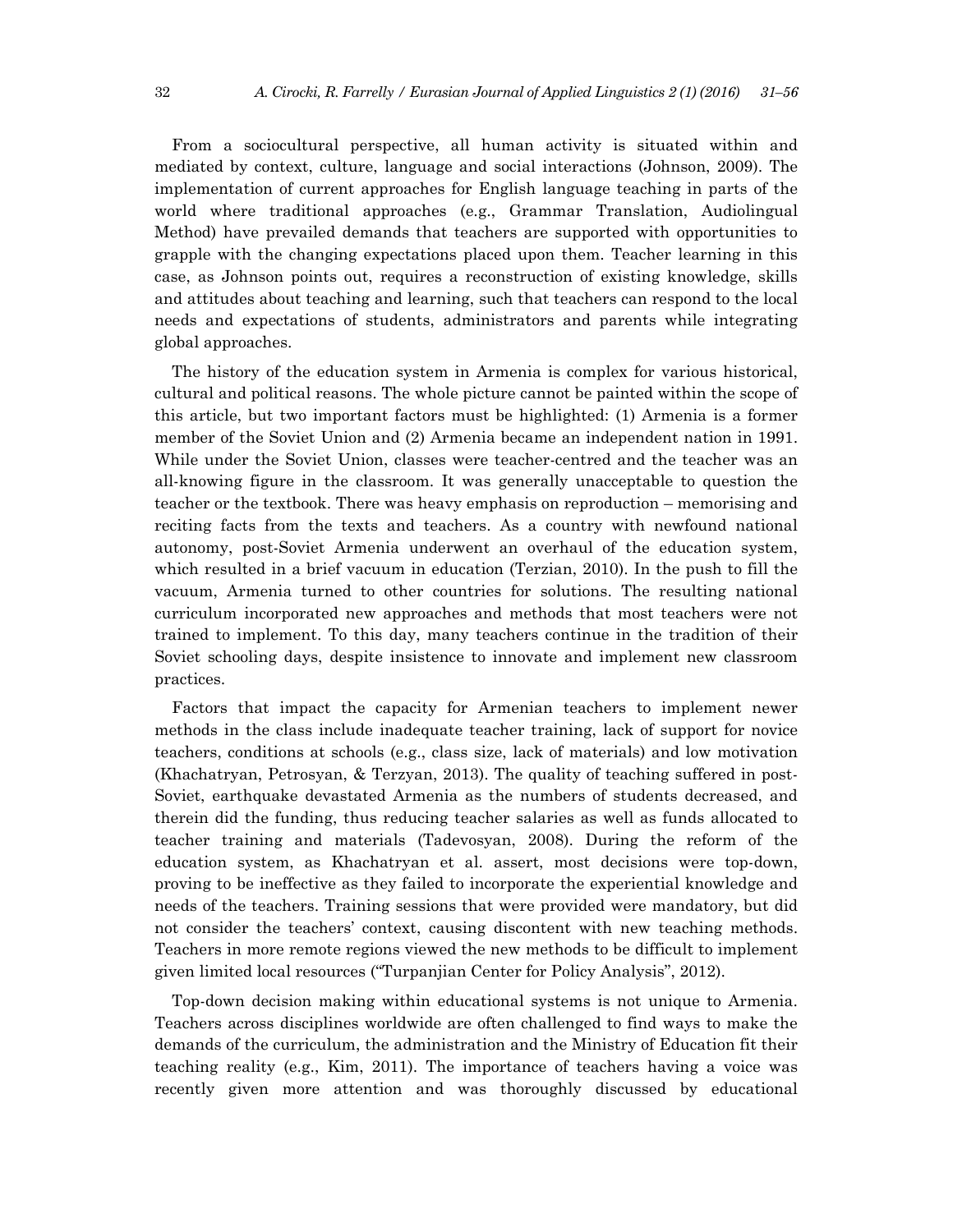researchers (Hopkins, 2008; Kincheloe, 2003; Pappas & Raymond, 2011). As a result, the liberating concepts of "teacher-researcher" and "reflective practitioner" came into existence. Teachers are now considered to be active agents that contribute immensely to the development of school curricula, course and materials design as well as classroom-based research (Fichtman Dana & Yendol-Hoppey, 2009).

Johnson (2009) acknowledges that teachers need tools for analysing their practice against the relevant historical, cultural, political and social backdrops of their context. Embracing the roles of "reflective practitioner" and "teacher-researcher" offers ways for teachers to systematically gather data from the immediate context and theorise practice – continually connecting theory to experience and experience to theory. Reflective tools empower teachers to make sense of their practice and better understand themselves, their students and their respective roles and responsibilities in the classroom in light of policies, curriculum, materials, methods and peers.

While reflective teaching has been systematically promoted by teacher educators for some time now (e.g., Adey, Hewitt, Hewitt, & Landau, 2004; Cirocki, Tennekoon, & Peña Calvo, 2014; Farrell, 2007, 2015), traditional, top-down models of professional development still exist in many teaching contexts, including Armenia. With this in mind, the present study aims to:

- 1. investigate whether Armenian EFL teachers conduct research in their classrooms and consider themselves reflective practitioners;
- 2. find out whether conducting classroom research is a difficult task for Armenian EFL teachers, and if so, what causes this difficulty;
- 3. identify various reasons why Armenian EFL teachers do or do not conduct research in their classrooms and how they utilise the data they gather from their research.

### **2. Language teachers as reflective inquirers**

The idea of teachers as researchers is not a new concept, with theoretical arguments dating back to the 1970s. Stenhouse (1975) states, "a research tradition which is accessible to teachers and which feeds teaching must be created if education is to be significantly improved" (p. 165). At the start of the new millennium, practitioner research began to flourish, resulting in some valuable outputs in the literature. Classroom-based research, "systematic, rigorous enquiry (…) which is made public" (Borg 2009, p. 377), became a facet of teacher professionalism. The modern model of teacher professionalism is grounded in critical self-reflection, professional autonomy and recognition for the role. For this reason, language teachers are expected to engage in reflective practice, promote innovation and participate in classroom-based research.

Anderson (1990) defines classroom-based research as "a disciplined attempt to address questions or solve problems through the collection and analysis of primary data for the purpose of description, explanation, generalization and prediction" (p. 4). Hopkins (2008) later clarifies that classroom-based research is shaped by a teacher's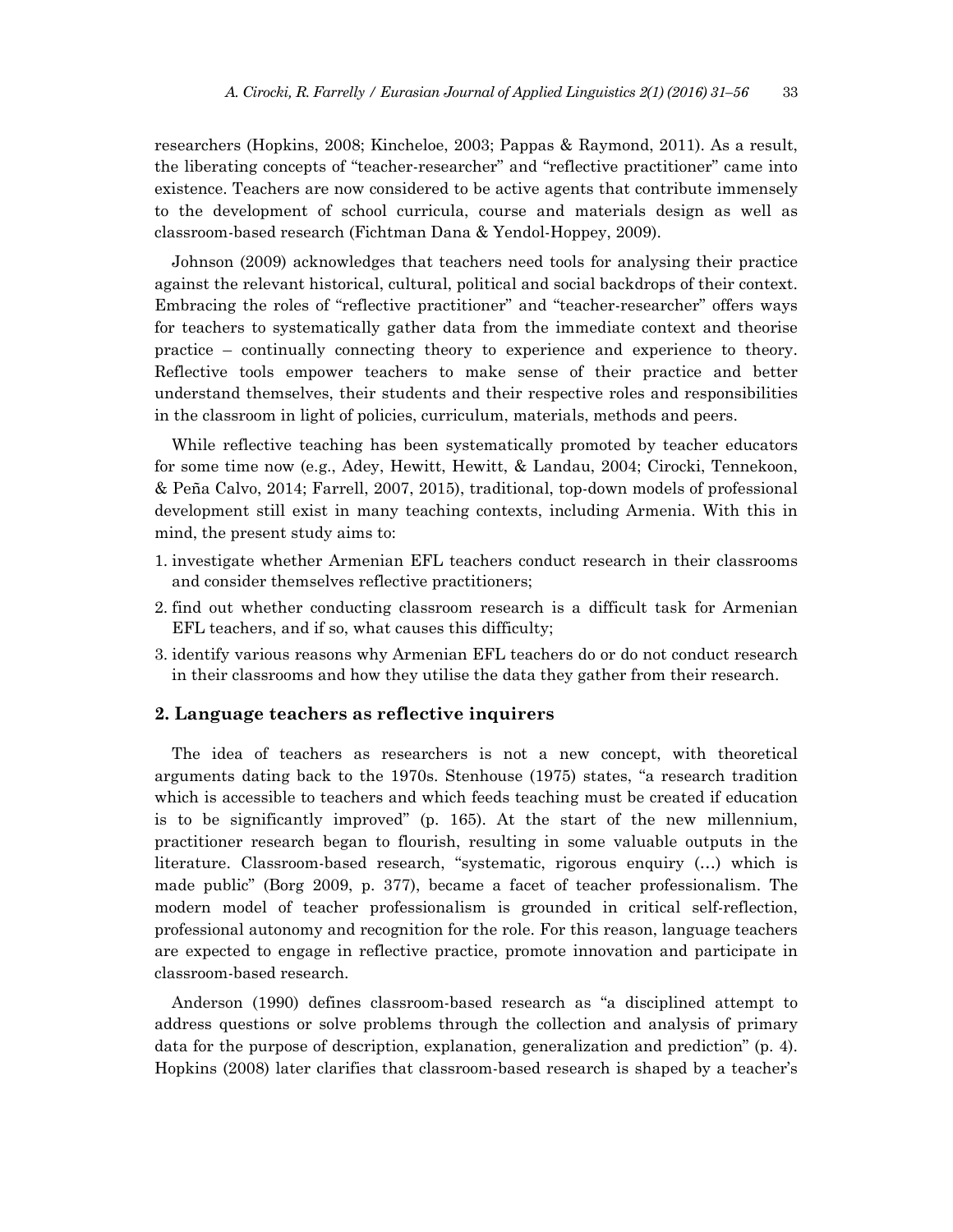ability to systematically reflect on practice and attach meaning to classroom experience. Hopkins highlights that classroom-based research is a well-planned inquiry process involving developing contextualised research questions, devising approaches and tools for gathering data, and ultimately producing new insights about practice and theory related to the teaching and learning processes. Classroom research engages teachers in an on-going process of self-examination and continuing professional development.

Action research is an approach to classroom-based research that connects classroom research and action towards change. Its importance in the domain of teacher-led inquiry is highlighted by its prominence in the literature (e.g., Burns, 2009; Mertler, 2012). According to Kemmis and McTaggart (1988), action research consists of four overarching stages: *Planning*, *Action*, *Observation* and *Reflection*. In the Planning stage, teachers explore their teaching context with the aim of identifying a problem to resolve and devising a plan of action to find a suitable resolution. The Action phase introduces interventions into the teaching-learning process, which often include new ways of doing things in the classroom that can be adopted if successful. During the observation stage, teachers systematically collect data about the efficacy of the intervention. Finally, the Reflection stage involves thinking about, analysing and discussing the outcomes of the action taken. To further improve a particular classroom area, this stage could be the beginning of a new cycle.

The notions of reflection and reflective practice are critical to classroom-based research and a teacher's professional development. Reflection is defined in various ways. According to educational psychologists (e.g., O'Donnell, Reeve, & Smith, 2012), reflection is a complex phenomenon; experts in the field still have not come to an agreement as to whether reflection is an ability, activity or process. For example, Pisapia (2009, p. 67) defines reflection as an "ability to use perceptions, experience and information" to be able to form conclusions about what occurred in the past or is taking place now to assist in guiding future actions. According to Boud, Keogh and Walker (1985), reflection is a cognitive activity in which people have a chance to relive, analyse and evaluate their experiences. Kemmis (1985) perceives reflection as a socio-political process, in which humans recreate social life through communication, decision-making and social action.

Rather than come to consensus on a definition of reflection, it may be more useful to consider different types of reflection. Schön (1983) discusses *reflection-in-action* and *reflection-on-action*. The former is embedded in the action itself and captures the role of reflection in guiding a particular experience as it unfolds. Reflection-on-action, on the other hand, happens when a practitioner thinks through a particular event after it has taken place. Mezirow (1990), in turn, lists *content reflection (what)*, *process reflection (how)* and *premise reflection (why)*. Senge (1990) presents a typology for reflection at three levels: *technical reflection*, *practical reflection* and *critical reflection*. In education, technical reflection considers the effectiveness of teaching techniques, strategies and skills. Practical reflection aims to make deeper connections between an action and an outcome within the scope of professional practice. Critical reflection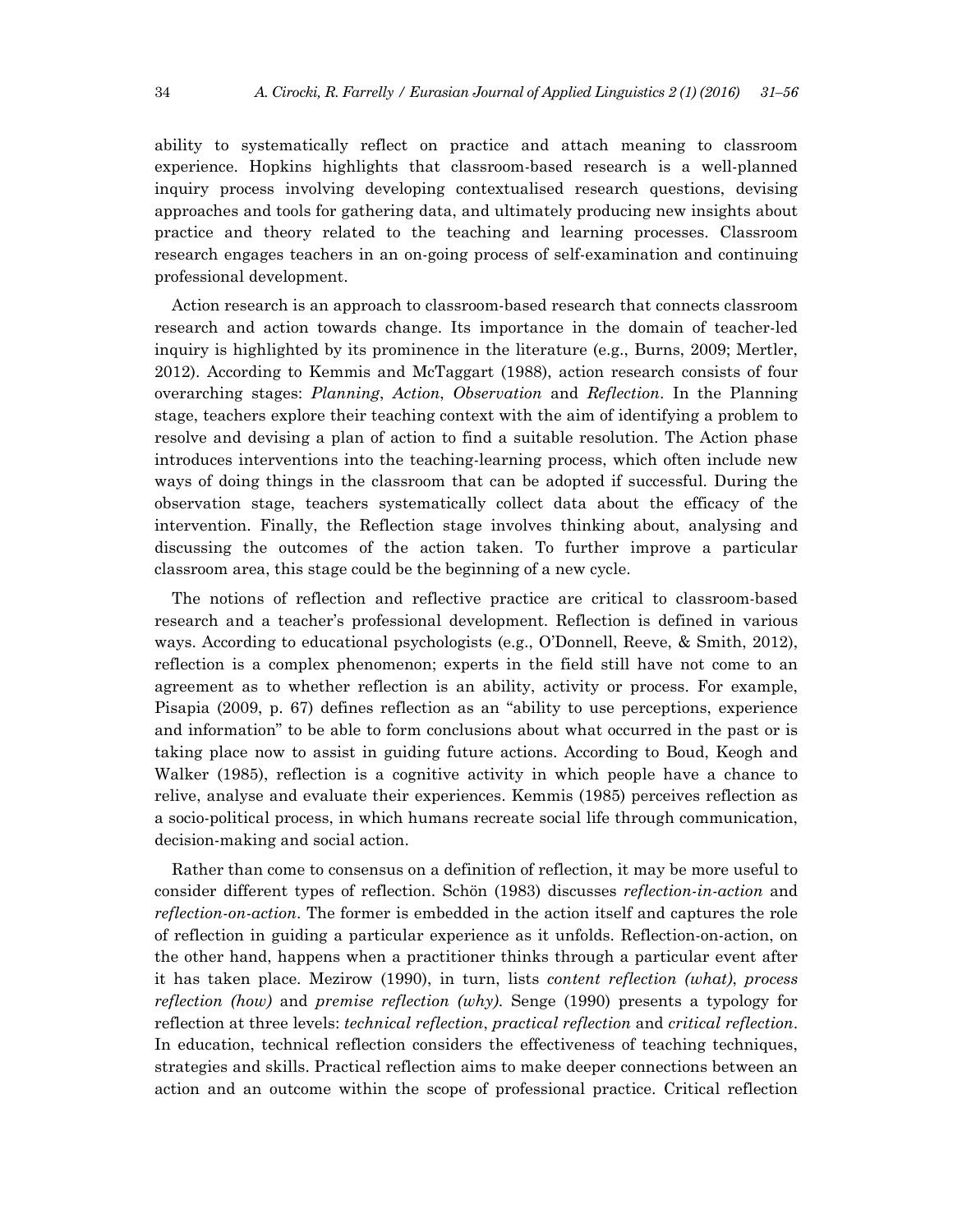builds on the first two levels of reflection as well as frames teaching through the lens of social, political, financial and ethical implications.

Killion and Todnem (1991) expand on Schön's (1983) model to include *reflection-foraction*, also referred to as anticipatory reflection. After engaging in reflection-in-action and reflection-on-action, a teacher reflects on the next steps – identifying expectations, setting goals, and deciding on useful guidelines for future successful classroom situations.

Reflective practice is a dynamic and spiralling process (Pollard, with Collins, Maddock, Simco, Swaffield, Warin, & Warwick, 2005). It comprises different activities, ranging from lesson planning through lesson and materials evaluation to pedagogical research. In the latter, teacher-researchers systematically collect data, critically analyse and discuss the data and, finally, share the research outcomes with other colleagues. When teachers share their findings, informed and evidence-based decisions related to language curriculum and pedagogy can be made.

While most teachers do regularly reflect on their lessons and consider what works best in their context, it must be emphasised that classroom-based inquiry requires intentional reflection. Cirocki, Tennekoon and Peña Calvo (2014) point out that intentional reflection "differs from daily reflection in that it is planned, active, persistent, and heightens a teacher's focus on problem-posing in their classrooms" (p. 27). Bullough and Gitlin (2001) argue that issues explored by teacher-researchers are specific to their own classroom practice, and thus enable teacher-researchers to relate practice to theories of teaching and learning. In this way, teacher research can fill the gap between the theories developed by external researchers and the actual experiences that teachers encounter in their respective classrooms.

Through reflective inquiry teacher-researchers are given the opportunity to contribute to educational reform and grow professionally. Their contributions to the field through publications, presentations and professional development shape the teaching profession. Reflective inquiry provides teacher-researchers the opportunity to engage in reflection as a means of development and adaptation through careful study of their own professional practice. Through careful examination, teacherresearchers become more reflective, critical and analytical of their own teaching, encouraging them to embrace the life-long activity of a commitment to professional development (Çelik & Dikilitaş, 2015; Keyes, 2000; Rust, 2007; Zeichner, 2003).

## **3. Method**

The empirical part of this article presents a small-scale research project - a replication of a study that had been conducted in Sri Lanka with ESL teacher participants. (For more details on the original study, see Cirocki, Tennekoon, & Peña Calvo, 2014). Findings from the study in Sri Lanka reflected the situation in Armenia; thus the impetus arose to conduct an investigation and explore the Armenian context in greater detail. The main aim of the study was to investigate to what extent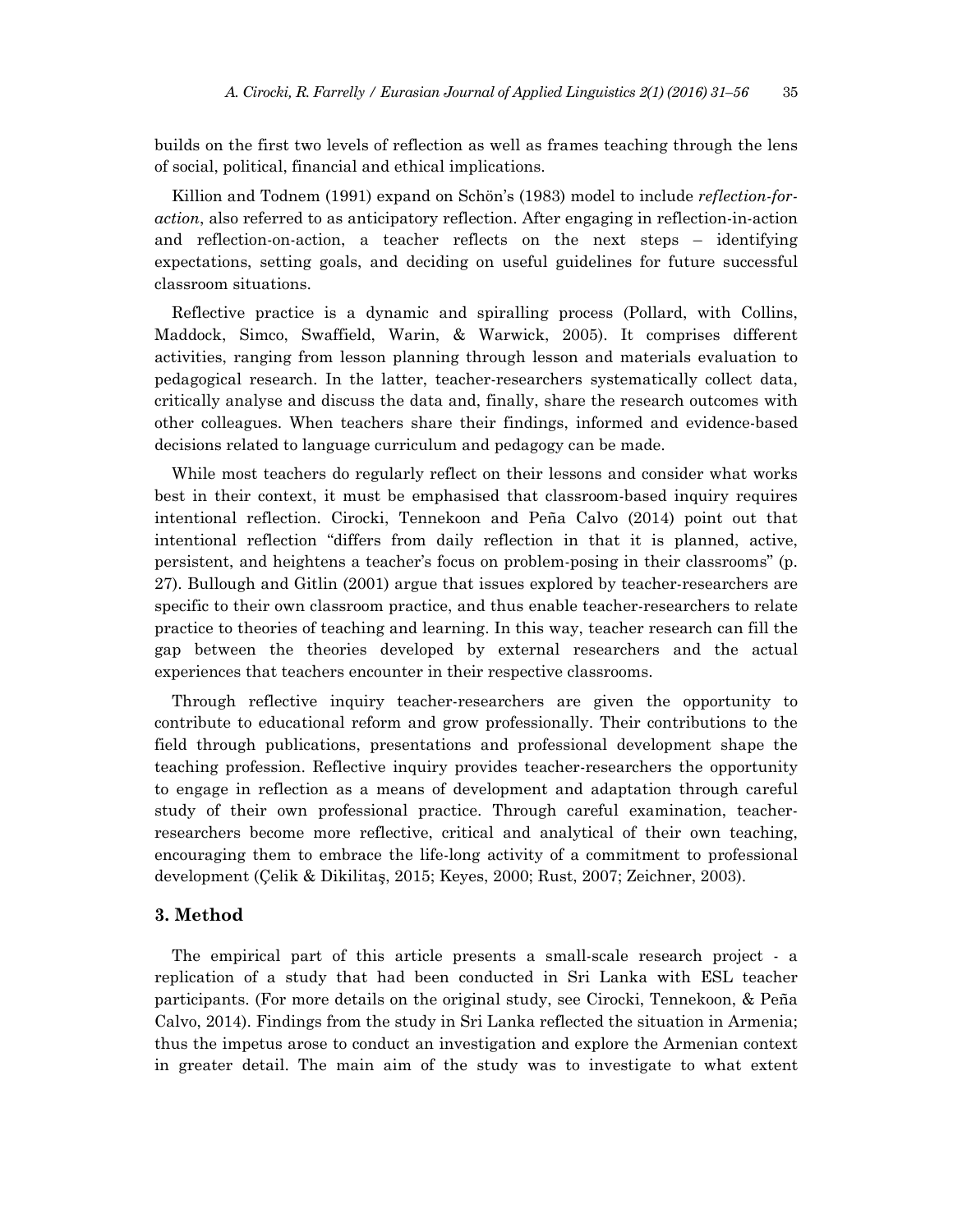Armenian EFL teachers engage in classroom research, and thus reflect on their practice.

### *3.1. Participants*

The research population consisted of eighty EFL Armenian teachers. There were six male and seventy four female participants. Ages ranged from twenty two to sixty, with the average age being 31. The participants represented different types of schools: public and private primary and secondary schools, as well as private language programmes for adults and children. The majority of the participants came from secondary schools. Participant qualifications were as follows: MA (*n* = 56), BA (*n* = 13) and teaching certificates and diplomas  $(n = 11)$ . Simple random sampling was used to select the research population for the quantitative part and convenience sampling was used in the qualitative part. This means that in the former part all the participants were selected at random, with an equal chance of being chosen. In the latter part, the participants were chosen on the basis of availability (Weathington, Cunningham, & Pittenger, 2010). Pseudonyms have been used to ensure the anonymity of all participants.

### *3.2. Research tools and procedure*

The present study followed a mixed-methods approach. It combined quantitative and qualitative methods to draw on the strengths of each (Creswell & Plano Clark, 2011), validate the results (Klassen, Creswell, Plano Clark, Clegg Smith, & Meissner, 2012) and develop a more complete understanding of reflective practice in Armenia. Accordingly, two instruments were used to collect the data: a questionnaire (Appendix A) and a semi-structured interview (Appendix B). The questionnaire consisted of thirteen closed-ended questions with pre-defined options. The questionnaire was completed by eighty  $(N = 80)$  participants. Questionnaires were used because they are easy to analyse compared to other research techniques such as face-to-face interviews or telephone surveys. Additionally, most people are familiar with questionnaires (Berdie, Anderson, & Niebuhr, 1986).

Once all the questionnaires had been collected, they underwent statistical analysis. Descriptive statistics such as mean values, frequencies, percentages, standard deviations and medians were calculated. Finally, whenever appropriate, the results were presented on charts.

The semi-structured interview, on the other hand, was used with twenty participants. The interview was based on seven open-ended questions. Open-ended questions were deliberately used as they allowed participants to supply detailed answers to the presented questions, and participants could also clarify their responses (Mackey & Gass, 2005). Another reason for using open-ended questions was that they offered participants the possibility of giving unlimited answers, thereby providing additional information on the thinking processes, creativity and resourcefulness of the participants.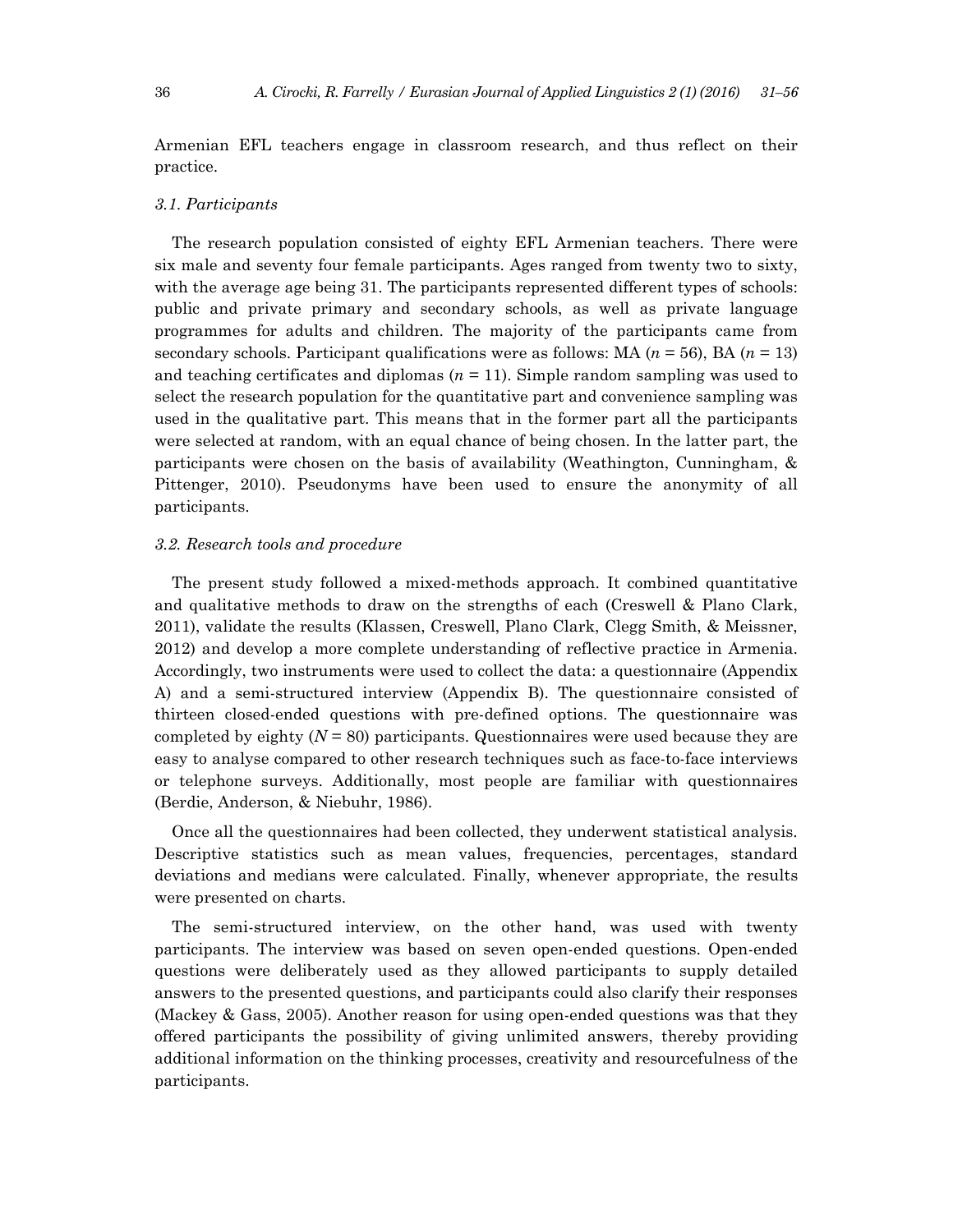As soon as the interview stage came to an end, the textual data underwent qualitative analysis. Thematic coding was employed. The textual data were reviewed and label-based codes were developed. Finally, themes were identified, analysed and discussed.

## *3.3. Research limitations*

Before analysing and discussing the outcomes of the present study, it is important to state the study's main shortcomings. The first limitation was that the research population was rather small; it consisted of eighty teachers. Quantitative measures require large populations to be regarded as representations of groups of subjects to whom research outcomes can be transferred (Mackey & Gass, 2005). The second limitation was that only two instruments were used. More specifically, the semistructured interview could have been supported with other qualitative data collection methods such as focus groups, written self-reports or participant notes. Also, the selfreported data may have contained different sources of bias, which tend to result from participants' selective memory (Fayolle, 2010). Furthermore, the survey data sometimes reflected a different response profile than that reflected in the corresponding interview data. For example, survey data indicated that the majority of Armenian EFL teachers believe they are well prepared to conduct classroom research. However, this finding was in contradiction with the majority of the responses to the same item during interviews. It is unclear if participants were overestimating their research skills on the anonymous surveys, or if they were being modest during the personal interviews. To clarify this inconsistency, it would have been useful to interview some school principals or look more closely at the research methods of the teachers. Also, a thorough analysis of documents such as course descriptions and syllabi would have strengthened the discussion and given the researchers license to expect that Armenian teachers should be involved in classroom research. Additionally, the majority of the interview data are from teachers based in the capital city of Yerevan. Many of them had some training with research methods, which may not be the case for most teachers in other regions of Armenia. Finally, absence of a precise definition of *reflective practice* in the literature contributed to accepting participants' subjective perceptions of the concept under study.

# **4. Results and discussion**

The purpose of this section is to analyse and discuss the gathered data. For the sake of clarity, the analysis and discussion are presented in three sections. These sections are related to the research questions listed above. The focus of these sections is as follows: (1) teacher engagement in classroom research, (2) complexity of classroom research and its causes and (3) reasons for conducting/not conducting classroom research.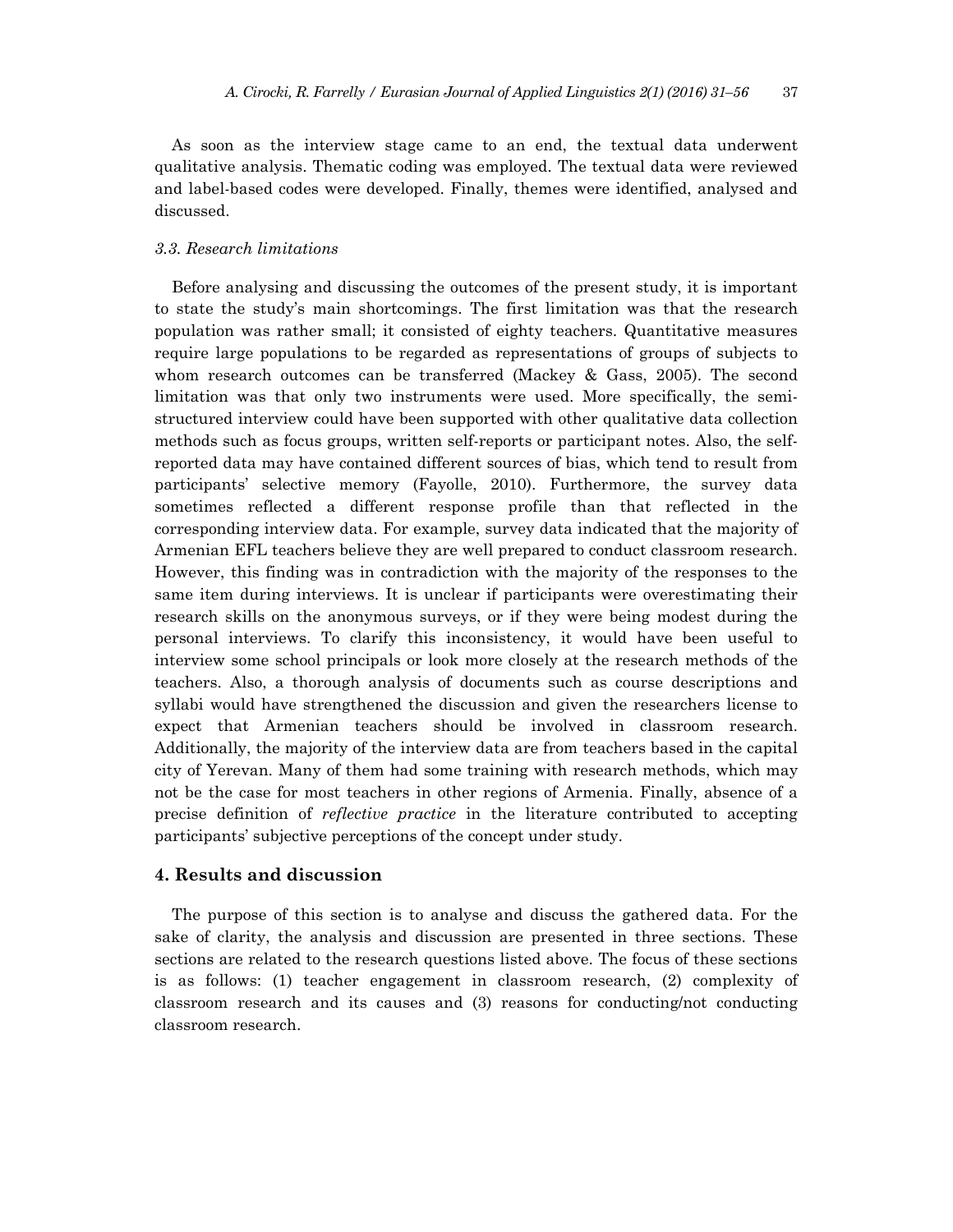#### *4.1. Teacher engagement in classroom research*

Two questions on the questionnaire were related to the participants' engagement in classroom research and their wish to be involved in this kind of professional activity. In the former question, three participants (*n* = 3, 3.75%) were always involved in classroom research, eighteen (*n* = 18, 22.5%) were very often involved in research and thirty three  $(n = 33, 41.25%)$  were sometimes involved. The other two options were: rarely ( $n = 22, 27.5\%$ ) and never ( $n = 4, 5\%$ ). According to the latter question, ten participants  $(n = 10, 12.5%)$  would like to always be involved in research projects, twenty four  $(n = 24, 30\%)$  very often, twenty three  $(n = 23, 28.75\%)$  sometimes, fourteen  $(n = 14, 17.5%)$  rarely and nine  $(n = 9, 11.25%)$  never.

There were seventy six participants  $(n = 76, 95%)$  who stated that they do research in the classroom at different levels of frequency. These participants said they took part in quantitative ( $n = 29, 38.15\%$ ), qualitative ( $n = 12, 15.78\%$ ) and mixed-methods (*n* = 35, 46.05%) projects. They also added that they used a number of instruments. In descending order, the instruments used were: questionnaires (*n* = 45, 59.21%), tests (*n*  $= 42, 55.26\%$ ), observation sheets ( $n = 27, 35.52\%$ ), interview guides/question lists ( $n = 1$ ) 23, 30.26%), checklists (*n* = 14, 18.42%), portfolios (*n* = 9, 11.84%) and diaries/journals  $(n = 8, 10.52\%).$ 

The questionnaire revealed that the majority of the participants believed that classroom research is important. The participants' opinions were as follows: very important (*n* = 47, 58.75%), important (*n* = 25, 31.25%), moderately important (*n* = 7, 8.75%) and of little importance  $(n = 1, 1.25)$ . The interview data also support that Armenian teachers do value classroom research. When asked whether they believed conducting classroom research is important, two participants stated:

*Well of course it is important. Before MA TEFL I didn't think so, but after doing the research, especially the action research, … I think it is really important; it changes lots of things. [...] For example, things that you don't see or you don't realise - you do it unconsciously, and then after doing the research you pay attention to things. So I think it is really important. (Tatev)* 

*Well, I think research in the classroom is important because it enables you to understand what are the needs for your students and to what extent to enhance the activities to be given to them to develop their language skills later. (Tanya)* 

Likewise, the participants felt that EFL teachers should be required to do classroom research. In this question, however, the frequency distribution was reversed for the first two items: 47 and 25 vs. 10 and 51. The distribution of opinions in the second question was as follows: ten of the participants  $(n = 10, 12.5%)$  strongly agreed, fifty one  $(n = 51, 63.75%)$  agreed, thirteen  $(n = 13, 16.25%)$  were undecided and six  $(n = 6, 7.5\%)$  strongly disagreed.

The participants were also asked whether or not they agreed that classroom research should be made compulsory for all EFL teachers. According to the gathered data, twenty three participants ( $n = 23, 28.75\%$ ) were undecided about this statement,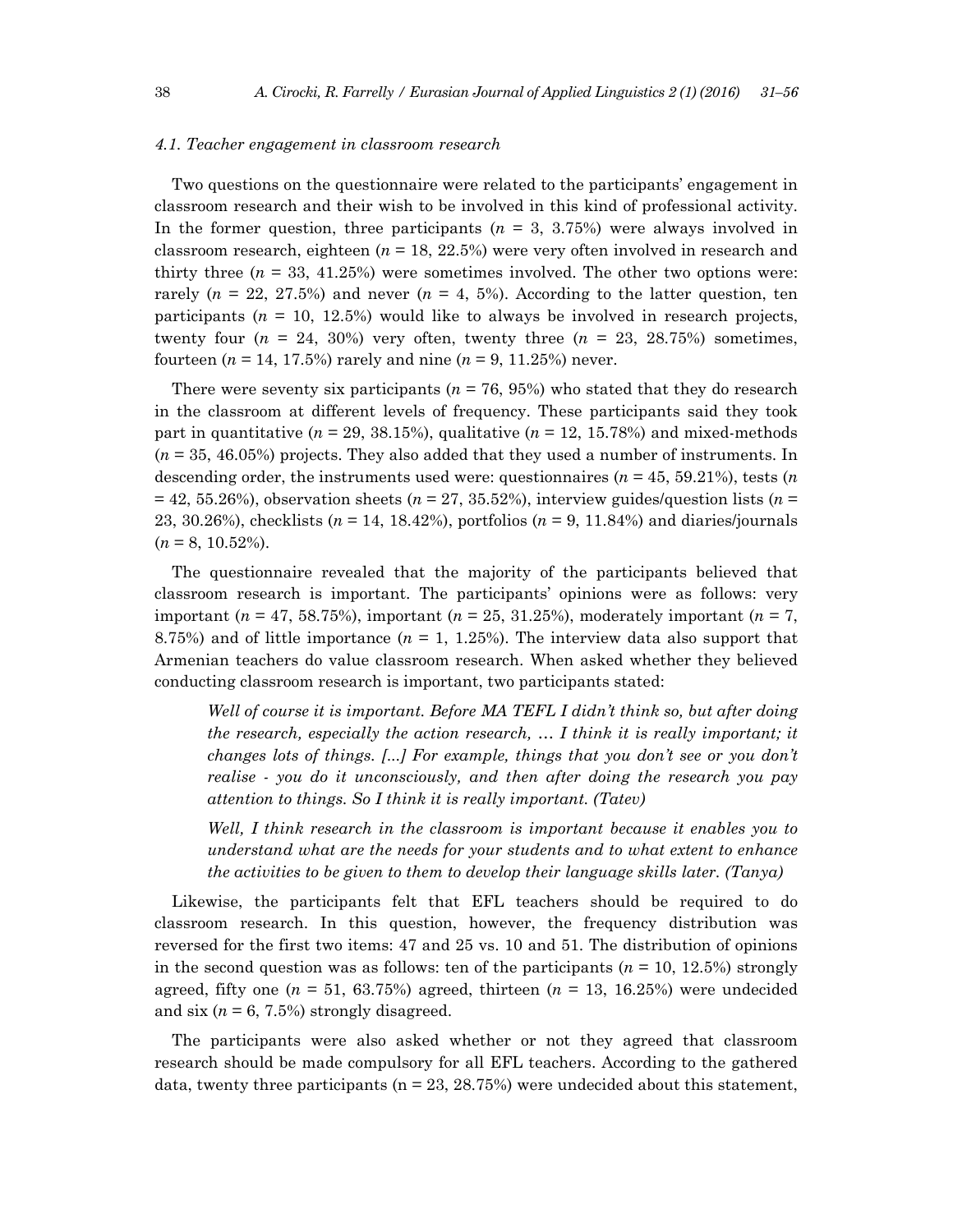whereas thirteen participants  $(n = 13, 16.25%)$  disagreed that language teachers should be teacher-researchers.

The questionnaire subsequently showed that forty six participants  $(n = 46, 57.5\%)$ had attended a Research Methods module/course while being trained to be a teacher. There were four participants ( $n = 4, 5\%$ ) that had had a chance to attend such a module but selected a different one. The rest of the population  $(n = 30, 37.5%)$  stated that such a module was not offered during their course of study or training. Regarding overall preparation to do classroom research, forty five participants (*n* = 45, 56.25%) agreed that they were well-prepared to conduct classroom research. In all the other cases, twenty four participants  $(n = 24, 30%)$  were undecided and eleven  $(n = 11, ...)$ 13.75%) disagreed with this statement.

Additionally, participants discussed their experiences with courses or training seminars that had prepared them to do classroom research. Their comments reflect the variance in preparation among teachers in Armenia, from none at all to some:

*Mostly we learnt the methods and ethics of research. This was the main source for me to understand the nature of research and to conduct it in frames of the classroom and outside of it. (Tanya)* 

*To tell frankly, I didn't know anything about classroom research until you told us about it and I went to the Internet and tried to find some information about it. (Liliana)* 

Participants who reported taking a Research Methods module/course, remembered its content to varying degrees.

*I don't quite remember the name of the course but it was … "Research Methods", if I am not mistaken. It was basics of research, like how to develop a questionnaire, do an interview, a structured interview and semi-structured interview. We did small projects… I don't quite remember. Yeah, it was a small project based on each questionnaire, like to develop a small questionnaire, do an interview… and use a... this… the test… I don't quite remember. (Gayane)* 

Well, you can do research on different things. For example, we studied how to *do article research. […] But how important is classroom research and how we should do classroom research as ESL teachers - I don't remember such a thing. (Maral)* 

Some participants noted that while they may or may not have been professionally trained to do research; the act of doing research became reality during their teaching practice:

*The work experience gave me this ability to do research in terms of the classroom. For example, as you said this pre-teaching experience was based on observations before teaching. I was asked to observe the classroom in order to get knowledge how to teach them, what methods to use, how to implement this teaching process correctly, to target their goals correctly… (Tanya)*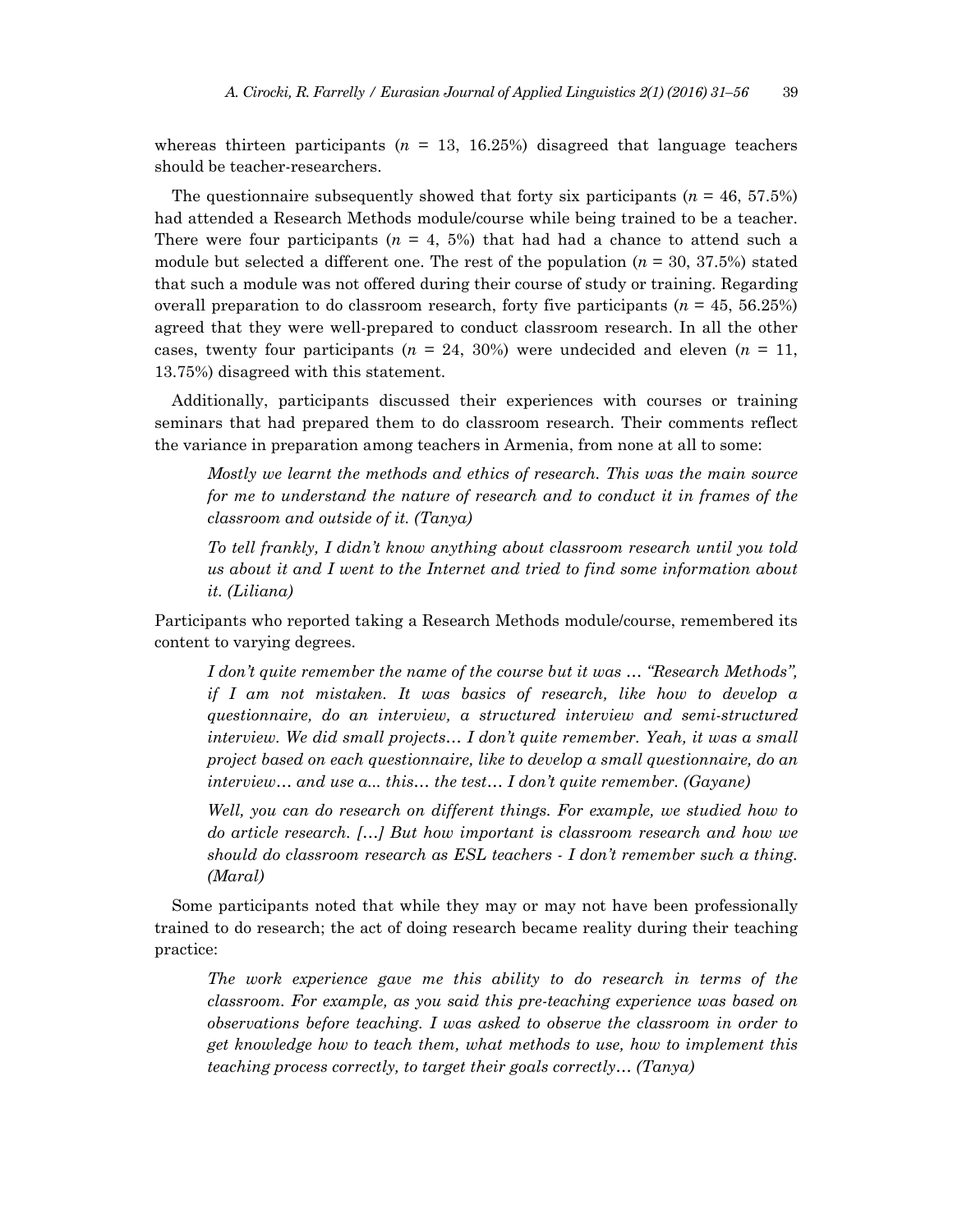*I haven't actually attended a course which was aimed at how to conduct classroom research. […] As far as the actual research is concerned, I came upon it during my teaching practice. I used to pass different papers in order to question my students and then analyse the results. It was an independent work and not a conducted plan. (Meline)*

A final discussion point in the interviews probed teachers' thoughts about being reflective practitioners. The concept of a reflective practitioner turned out to be perceived in different ways. Some of the participants' comments were as follows:

*It's very easy not to be reflective - just teaching automatically. But it's important to just stop yourself for some time and then think what you have achieved, what your targets are, where you are currently. (Alana)* 

*I am doing all these things, but in my mind. I am thinking, really, during the class, or after the class or whenever I am discussing or sharing my opinions with my colleagues or peers. I do think and try to do something better, try to come up with better ideas, by sharing my experience with my colleagues, but I am not writing about this anywhere. (Maral)* 

*Reflection I do, even during lessons. Sometimes I do something and that moment I understand it. It was right or it was wrong - especially if it is the first time I do it. And later, after the lesson or even at that moment, an idea comes to me. I can even change just at that moment. If I understand it doesn't go well, I*  do change it. If it is not possible at that moment, I will experiment the same *thing in another class - but an improved version. (Sela)* 

As the present study showed, the significance of reflective inquiry is acknowledged in the Armenian context. The majority of the teachers involved in the current study stated that they are involved in classroom research. The teachers do quantitative, qualitative or mixed-methods studies, plus the teachers use a wide range of instruments. It should be borne in mind, however, that only 28 percent of these teachers (*n* = 21) admitted to being involved in classroom research on a regular basis.

In addition to questionnaires and interview question lists, Armenian teachers also employed portfolios. Portfolios may fulfil different functions in the classroom (Bernhardt, 2013; Calfee & Perfumo, 1996). For example, they can be useful research tools. As research instruments, portfolios provide teacher-researchers with relevant information about students' achievements and students' personal growth. Portfolios additionally offer qualitative data about the extent of student learning and progress. Portfolios document student behaviour and skills, plus reveal how students integrate in- and out-of-class experiences.

According to the present study, Armenian EFL teachers consider classroom research and reflective practice as important elements of a teacher's career. The teachers stressed that both components exert a substantial impact on teaching performance and professional development. Similar results have also been thoroughly discussed in the literature (e.g., Farrell, 2007, 2015; Shulman, 1988). Reflective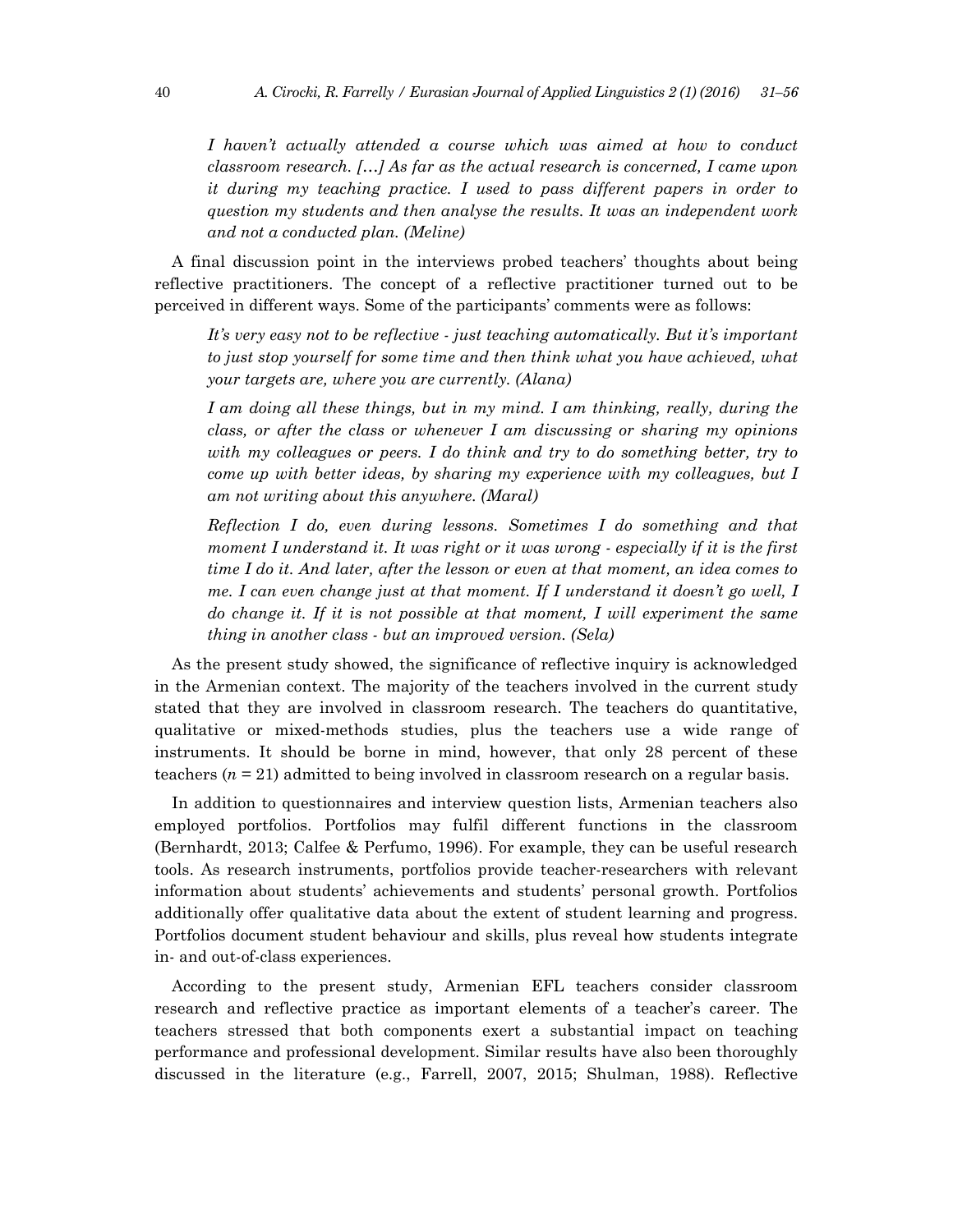practice is believed to guide teachers towards improving their teaching experience and enhancing their students' learning experience. More specifically, reflective teaching moves teachers through a learning process by reviewing teaching practices, and the context in which they occur, to see whether the intended outcomes have been achieved. Additionally, reflective practice encourages teachers to evaluate their situation, become responsible for their future actions and provide explicit responses to such questions as: "How do I know what I know? [D]o I know the reasons for what I do? [and] Why do I ask my students to perform or think in particular ways?" (Shulman, 1988, p. 33).

As the outcomes of the current study further showed, the teachers generally agree that classroom research should be both the duty of language teachers and a compulsory ingredient of teaching. One participant said, "Sometimes teachers think that it is not for them to research. They think it is difficult. But I think that it is for teachers. They know their work better than the others, and they really should do research, even once or twice during the year." This mature attitude is in agreement with Lyons' (2010) perspective on reflective practice. According to Lyons, teachers must be regularly committed to reflection and reflective inquiry. Such a commitment seeks to contribute to both reforming and enhancing education.

It was good to see that over 50 percent of the research population  $(n = 46)$  attended a Research Methods module while being trained to be teachers. In this group, nearly 72 percent of the teachers  $(n = 33)$  felt well-prepared to conduct classroom research. Despite the fact that these two results are much better than those observed in a research project conducted among ESL teachers in Sri Lanka (see Cirocki, Tennekoon, & Peña Calvo, 2014), there is still considerable scope for improvement. Many Armenian teachers who were trained to be teacher-researchers had vague recollections of those Research Methods modules, which speaks to the need for ongoing professional development. In addition, many of them were not presently engaged in classroom research due to lack of time, support from the administration to experiment in their classrooms and both declarative and procedural knowledge with regard to classroom-based research, just like in the case of Sri Lankan teachers (Cirocki, Tennekoon, & Peña Calvo). It is vital to be competent in conducting classroom research. Teacher-researchers must be able to properly deal with confidentiality, anonymity, cultural sensitivity and the appropriate choice of research instruments (Cirocki, 2013a, 2013b; Gregory, 2003; Mackey & Gass, 2005). Otherwise, research results may be distorted, participants may be put at risk (e.g., a psychological trauma) and racial, cultural and gender issues may arise (Cirocki, 2013a).

The foregoing discussion indicates that the system of education in Armenia seems to suffer from various drawbacks. According to the gathered data, some of the EFL teachers thought that they demonstrate superficial knowledge about research methods and about conducting classroom research. Some of the participants also clarified that not all Armenian institutions offering teaching qualifications provide modules on research methods. Those that do may not always deliver high-quality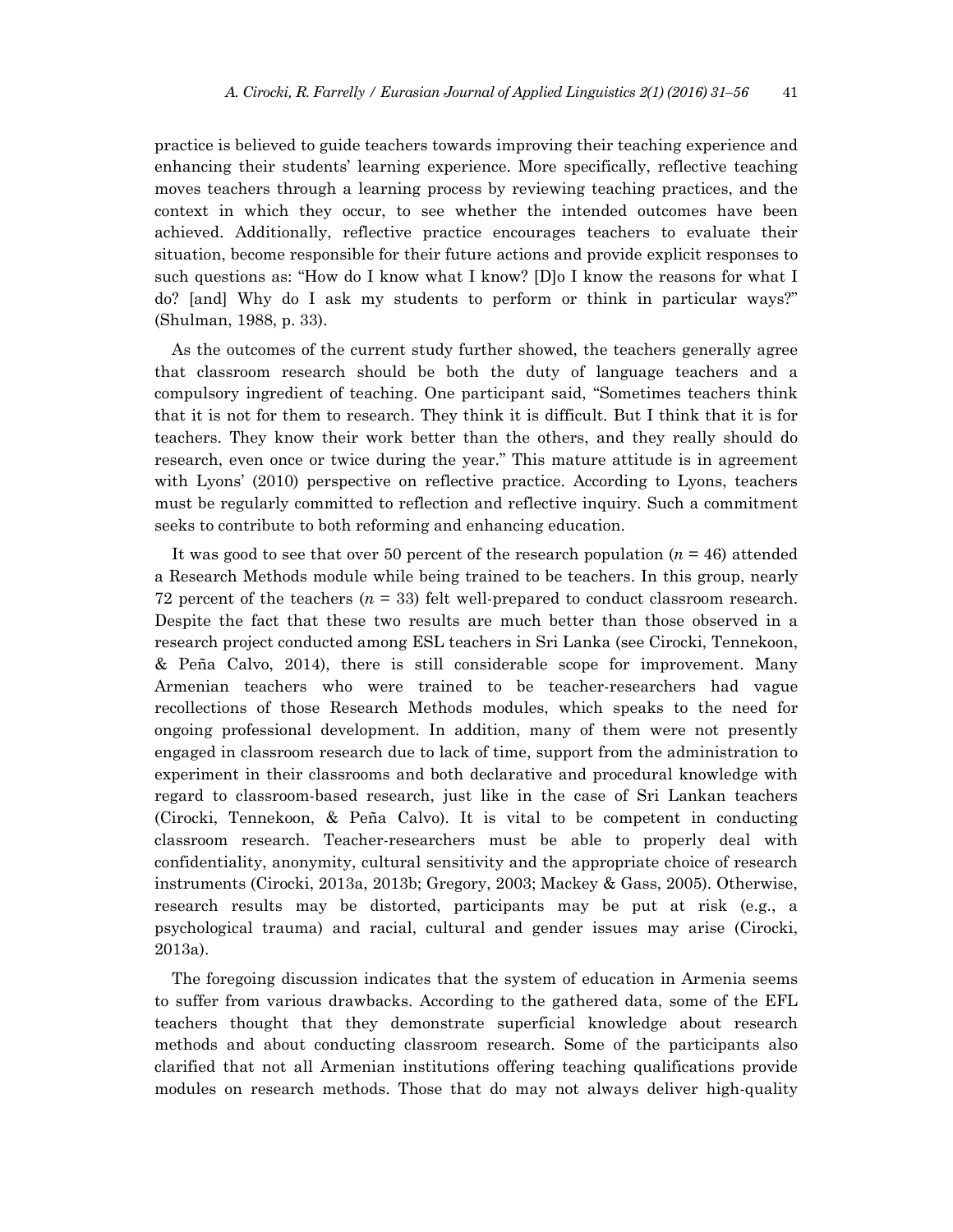sessions. For example, one of the participants commented, "I would like to do [classroom research, but] before I didn't have any knowledge of that field, because I didn't have the chance to learn about it, not in school, not in university. They had nothing related to research and I [now] start to understand what is going to be research in the classroom. I would like to do it." Such a state of affairs calls for immediate action. It is essential that all teacher training institutions or centres offer modules on research methods so that reflective inquiry is not only instilled in teachers from the very beginning, but is also made enjoyable for teachers.

At the interview stage, teachers were asked if they considered themselves to be reflective practitioners. Every one of them responded affirmatively, however, when asked to elaborate on their responses, it became clear that the construct of reflective practitioner is not the same for all of them. The lack of precision in defining the concept under study has also been indicated by Gardner (2014) and Farrell (2015).

For some of the teachers, being a reflective practitioner means documenting and sharing what is happening in the classroom. One teacher shared, "I have a notebook. After each class, especially if I am teaching the same level or if it is the first time I am teaching this level, […] I write whatever I did in the classroom and during that process I understand the things that worked well and I write the things that didn't work well." For some teachers, reflective practice entails discussing classroom practice with others, including colleagues and students.

*Yes, I do because after every lesson I always reflect. If there are any problems, any things that are new to me, I always share with my colleagues; I reflect on this and I always try to think about how to target the issues. (Tanya)* 

The various approaches the teachers associated with reflective practice varied in sophistication but were nonetheless grounded in reflection-in-action and/or reflectionon-action (Farrell, 2015; Schön, 1983). One teacher acknowledged "I don't write any or I don't blog, but definitely, I always [consider] what did I do, how did it result, how can I change. If I had more time I [would] put it into writing; it might help - but no time." Several teachers noted that they rely on observations and student tracking during class to guide future decision-making and lesson planning.

*I* observe from the side. I mostly [get] feedback from the students - what works, *what doesn't work, what they would like to work on and improve. (Astghik)* 

### *4.2. Complexity of classroom research and its causes*

In general, the participants admitted that classroom research is difficult. Forty five participants ( $n = 45, 56.25\%$ ) agreed with this statement, whereas thirteen ( $n = 13$ , 16.25%) were undecided, twenty one (*n* = 21, 26.25%) disagreed and one (*n* = 1, 1.25%) strongly disagreed. The participants also clarified what makes classroom research difficult for them. The most common issues were: designing research tools  $(n = 33,$ 41.25%), handling ethical issues  $(n = 29, 36.25%)$ , formulating proper research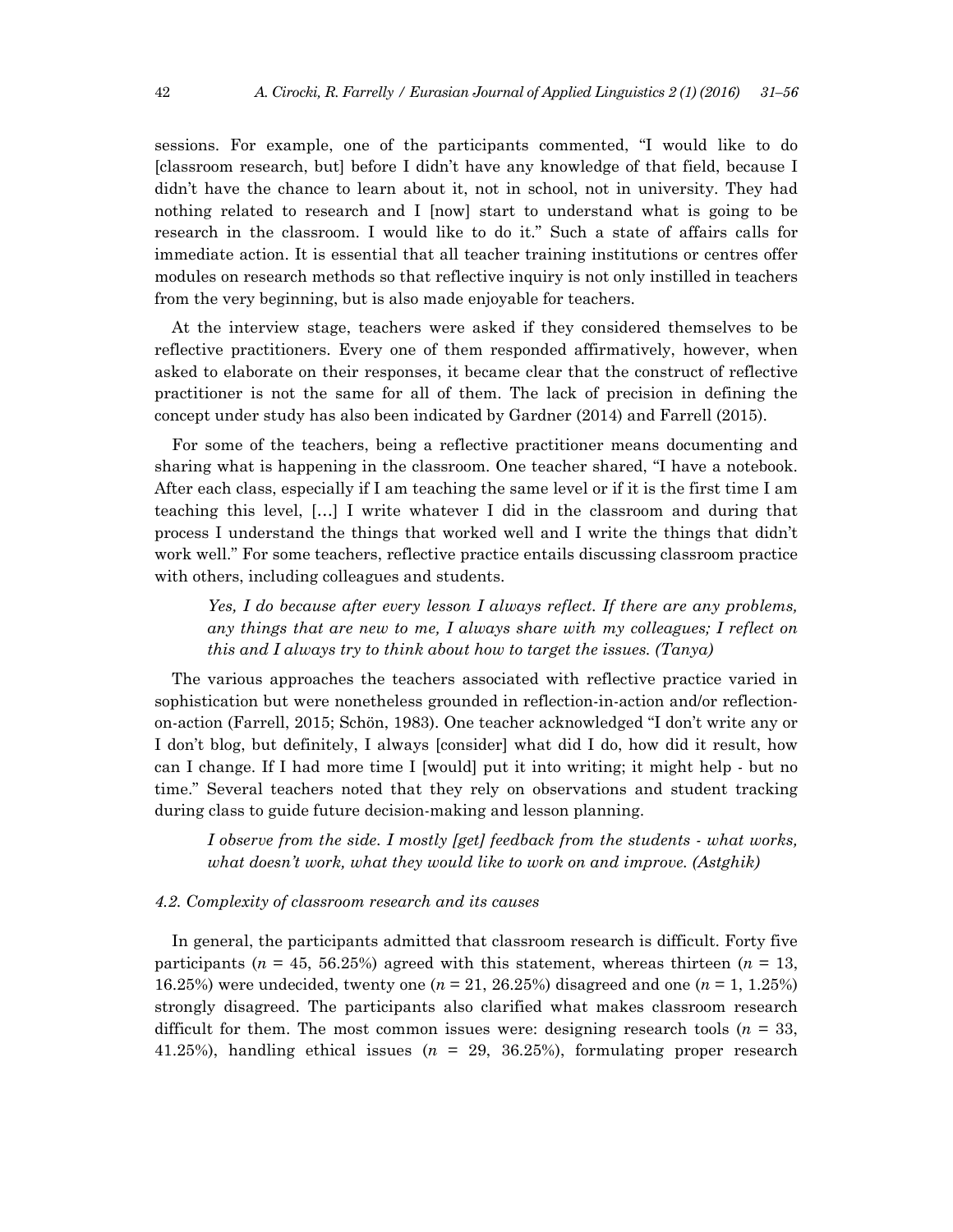questions ( $n = 27, 33.75\%$ ), analysing data ( $n = 25, 31.25\%$ ) and collecting data ( $n =$ 13, 16.25%). The results are presented in Figure 1 below.



Figure 1. Areas that make classroom research a complex task

Interestingly, several participants noted that doing research was neither difficult nor easy. They offered some unique perspectives about the act of doing research and highlighted a few challenges.

*Well, I find it interesting actually, neither difficult nor easy…. Every teacher's motivation is to know their target audience and what are their expectations. So, it's difficult if you have very different ideas and you are going to research individual students during the course; it makes things hard. And it also makes your work easy because you know exactly what to do during the course and how to work with every single student to satisfy them. (Meline)* 

*I wouldn't say it is difficult or easy. It depends on your knowledge of how to conduct research. If you are aware of what are the things you need, how you need to, for example, write the research questions, use instruments, and then collect data and analyse it, it is not going to be so difficult. But the real difficulty that I had was analysing the data. I think, and I have also heard it from my peers, that it is the worst part because you deal with numbers, especially if you are doing quantitative research. Then to analyse them, and sometimes also generalise them. (Gohar)* 

One participant noted an advantage of classroom research from her experience:

*No, no [classroom research] is easier actually, because sometimes when you go and do research on others, for example with other teachers it's hard. Maybe teachers are busy or some of them are not very open. In Armenia, especially, I think the research idea is not really working well, because teachers are very*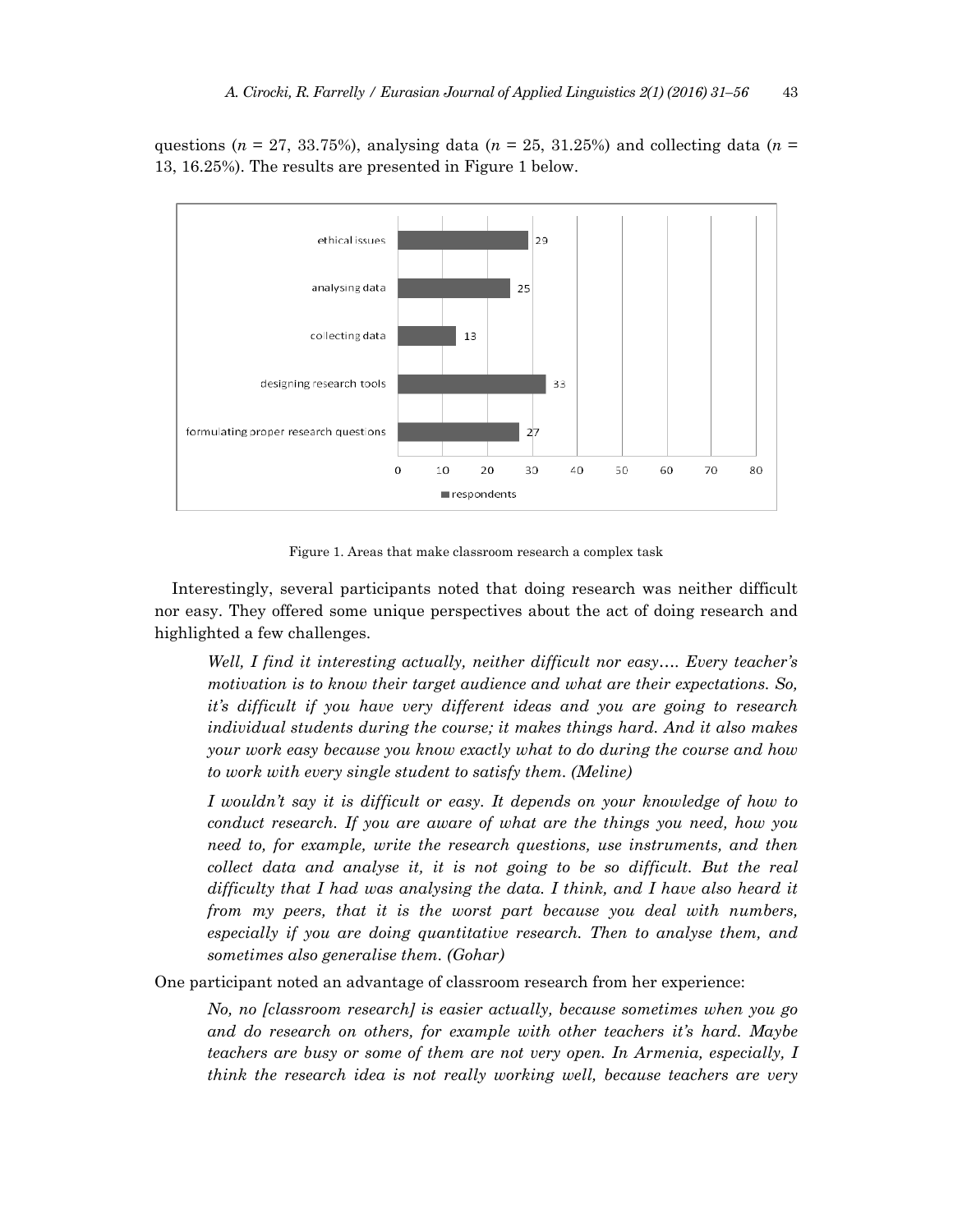# *closed and they don't want you or anyone to go to their classroom. But the action research was great. I would do action research in the future. (Tatev)*

Overall, Armenian teachers consider classroom research to be a difficult part of their practice. In particular, the teachers reported that they have problems with basic elements of pedagogical research, including formulating proper research questions, designing research tools or analysing data. Another interesting finding was that Armenian teachers had difficulty in collecting data in the classroom. In reality, an active search for data is not necessary as classrooms abound in data. However, teachers rarely regard their students' tests or written assignments as research data that can be examined both qualitatively and quantitatively. On the other hand, some teachers considered the simple act of collecting test scores, student feedback and student assignments to be research, without any organised approach to analysis of the data. Hence, it is advisable that teachers be informed that systematic data collection in the classroom, with appropriate analysis, performs a pivotal role in boosting learning and keeping track of student progress as well as in "identify[ing] patterns through which a holistic image of teaching can be created" (Stahmer, Suhrheinrich, Reed, Schreibman, & Bolduc, 2011, p. 109).

### *4.3. Reasons for conducting/not conducting classroom research*

The present study showed that a considerable number of Armenian EFL teachers are involved in classroom research. Those who stated that they do so did it for nine reasons. The reasons they stated were: to make changes in the teaching-learning process  $(n = 36, 47.36\%)$ , to evaluate the effectiveness of their teaching  $(n = 35,$ 46.05%), to understand what happens in their classrooms (*n* = 25, 32.89%), to increase professionalism  $(n = 25, 32.89%)$ , to introduce innovations in the teaching learning process  $(n = 22, 28.94)$ , to interconnect theory, practice and research  $(n = 22, 28.94)$ 28.94%), to formulate problems that exist in their classrooms (*n* = 15, 19.73%), to solve practical problems ( $n = 15, 19.73\%$ ) and to contribute to curriculum development  $(n = 11, 14.47\%).$ 

The following excerpts from the interview data reflect the various types of research in which Armenian EFL teachers engage and why.

*I introduced Twitter to my students […]For example, I give them a topic and […] they have five days to write. Every day they need to add one sentence. They were beginners, so it was easy for them. For example, about the simple past, they would write: "Yesterday I went…" "Yesterday I did…" And then, at the end of three months, I gave them a survey and I interviewed some of them. And all of the students were happy. And this research, it was amazing. (Tatev)* 

*Usually, it is the job of our head of department and she is [distributing] some questionnaires for the students to fill in and then to analyse together with the teacher. […] I don't very actively participate in the research process. I am more interested in the reflective feedback - like I have the results and then I communicate it to the students. It aims to identify what the students liked*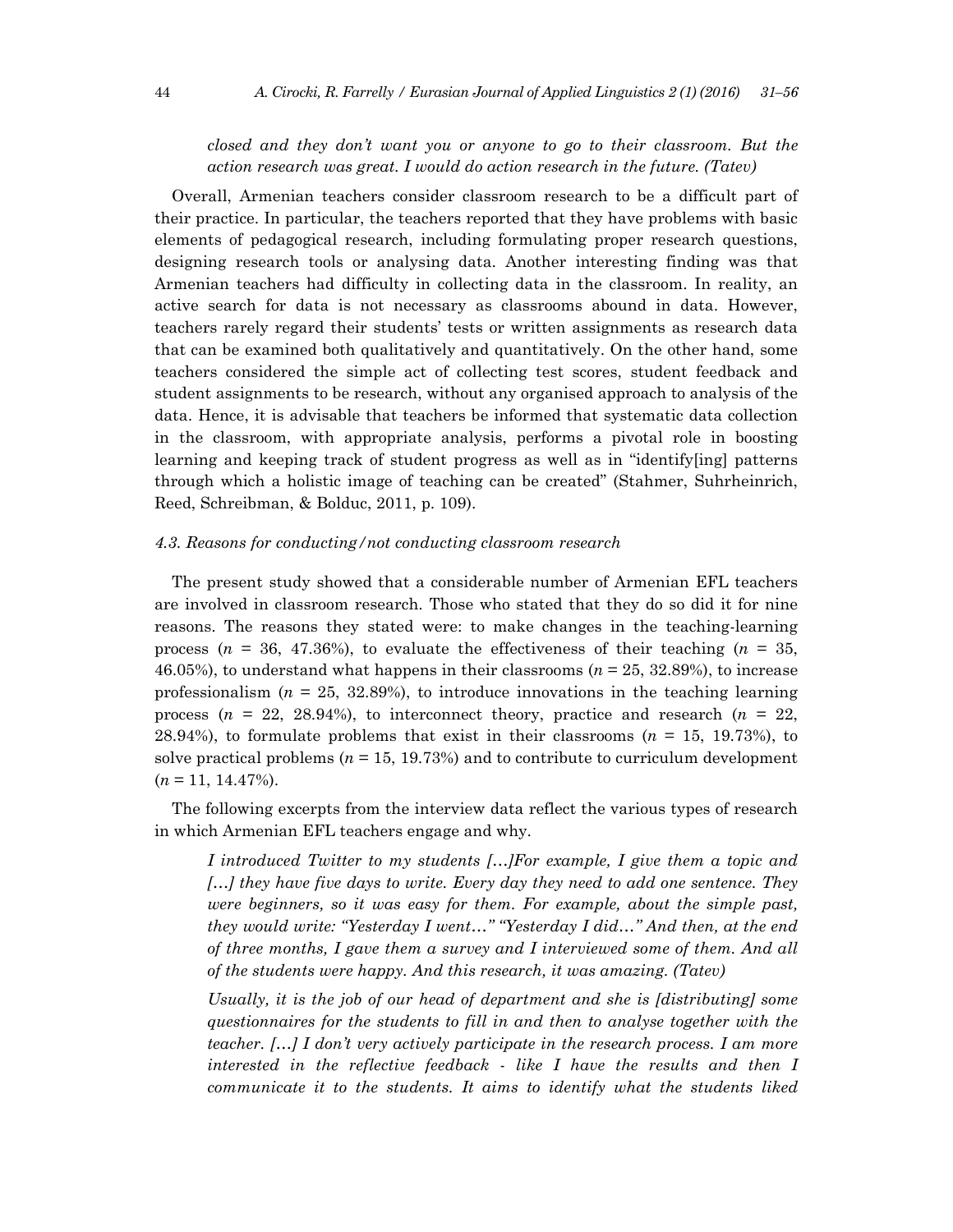# *during the program, to check their motivation, to find out what they would like to add to the course, maybe also they would like to remove something. (Meline)*

Regarding the final stage of a research project, the participants were asked what happens to the research results when they finalise their data analysis. As the questionnaire showed, the research outcomes were utilised in five ways: thirty five participants  $(n = 35, 46.05\%)$  shared the results with their colleagues with the overall view of improving language education, twenty seven participants (*n* = 27, 35.52%) kept them for themselves to be used for improving their own teaching practice, twelve participants  $(n = 12, 15.78%)$  presented the results at workshops/conferences to enhance their professional development and ten participants (*n* = 10, 13.15%) shared the results with the parents of their students, expecting parental involvement in the teaching-learning process. Only eight participants (*n* = 8, 10.52%) published the results to distribute important information among other colleagues.

The interviewees appeared to share a number of these points. Here are some of their comments about what they do with research results upon completion:

*Overall, I use them, first of all, for myself - to see whether they worked or not. And later, whether there is a need to implement them again, or not, in my classroom. If they are effective, I continue using them; if not I stop. I usually share [results] with my colleagues whenever we are together. I tell them what I have done. I share with my colleagues but not with other teachers. But it would be a good idea to share with them as well. (Gohar)* 

*I usually make a Power Point presentation and then take it to the classroom: "See, you wrote something like this and I want you to know that this is a very good idea and I am going to bring more grammar activities to your classroom. As far as my speaking only in English is concerned, I am sorry, but I am not going to eliminate it because that is the procedure of our classes". Like this, giving them both positive feedback and explaining some points that maybe they don't understand thoroughly and explaining why we do and why we don't do this and that. (Meline)* 

As the questionnaire further revealed, four participants (*n* = 4, 5%) had never conducted classroom research and twenty two participants (*n* = 22, 27.5%) rarely did classroom research in their teaching practice. The reasons for not doing research varied. For example, thirteen participants  $(n = 13, 16.25%)$  said they have not been trained to conduct research, whereas eleven participants  $(n = 11, 13.75%)$  admitted that they were not interested in classroom research. Nine participants  $(n = 9, 11.25%)$ believed that teachers should teach and not be involved in research. Seven participants ( $n = 7$ , 8.75%) complained about the lack of time and insufficient encouragement from their superiors to do research. Six participants  $(n = 6, 7.5\%)$ believed that they had insufficient knowledge of statistical measures, whereas five participants  $(n = 5, 6.25\%)$  reported difficulty designing research tools. Finally, two participants (*n* = 2, 2.5%) expected to be rewarded for doing research.

Time and demands of the curriculum were noted as obstacles during the interviews.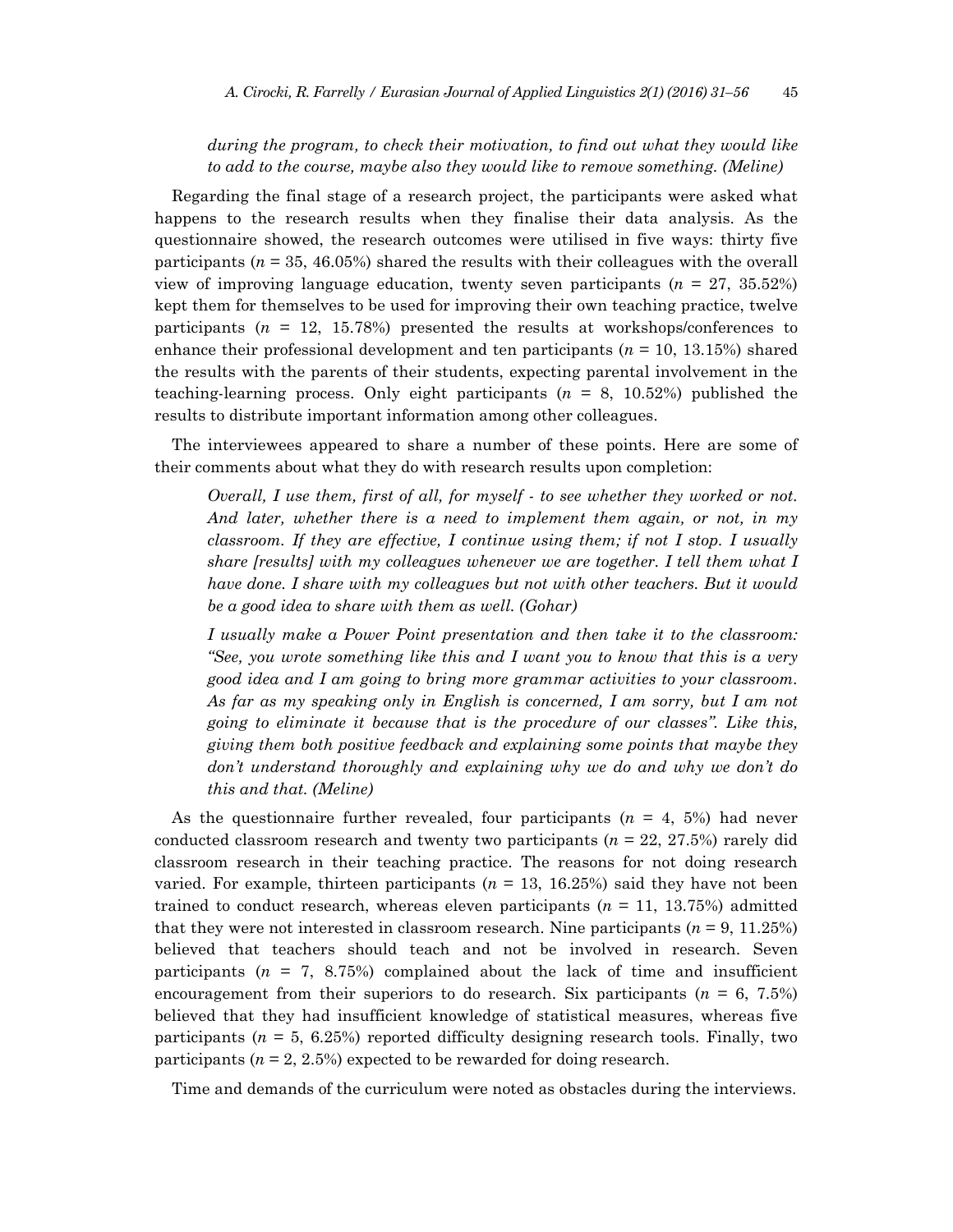*I don't have the time to do [research]. I wish wherever I teach I had separate time where I could reflect and do this. But as I don't, and I am not paid for that part, I do nothing. But I do believe that I will be more effective and it will make me a better teacher. (Maral)* 

*Most of the time we are so focused on how to manage the curriculum because the curriculum is - if we can say - overabundant, over-stuffed, and we have so much to cover. I don't think many will think about whether or not the research is necessary to do. (Astghik)* 

The culture and habit of research, or lack thereof was also noted by interviewees.

*You know I think it is a cultural thing; so even if the teacher is trained to do research, if it's not a universally accepted thing that everyone should do, people may not care to do it themselves. It takes extra effort, extra energy, extra time. It should be a unified thing and that unification should come from the Ministry probably or at least the university administration. I think periodic trainings will be very useful and helpful because if the teacher understands the value of it, he'll still try it. And once you get used to doing things, it's hard to go back and do the ways you used to because you see the benefits of it, and the positive effects of it. (Astghik)* 

As shown above, there were a number of reasons why Armenian teachers engage or do not engage in classroom inquiry. Teachers who conduct research in their classrooms do so for specific purposes, including the improvement of teaching-learning process, evaluation of effectiveness of their teaching and understanding of what happens in their classrooms. The findings clarified that in the majority of cases EFL teachers get involved in research to improve classroom processes so that the primary focus was on the students (Burns, 2009; Norton, 2009). Similar observations were made in Borg and Liu's (2013) research conducted among Chinese college English language teachers. Their participants engaged in pedagogical inquiry to discover better ways of teaching and contribute to knowledge in the area of language education.

The current project disclosed that some of the teacher-researchers share the results with their colleagues, whereas others keep the results for themselves to be used to improve their own teaching practice. It is essential that close attention to the importance of disseminating research outcomes be paid in the latter group. As Winslow (1996, p. 171) argues, the very act of not sharing research findings "is an aching nothingness in a part of one's professional soul" or "a scientific misconduct". Cottrell and McKenzie (2011, p. 113) add that "researchers have an implicit contract with [...] colleagues in the scientific community [...] to promote the knowledge base of their respective disciplines".

Likewise, another group of Armenian teacher-researchers shares the results with their students' parents, expecting active involvement on the parents' part in the teaching-learning process. As the literature shows, inviting parents to be actively involved in the education process is extremely important. Parental involvement in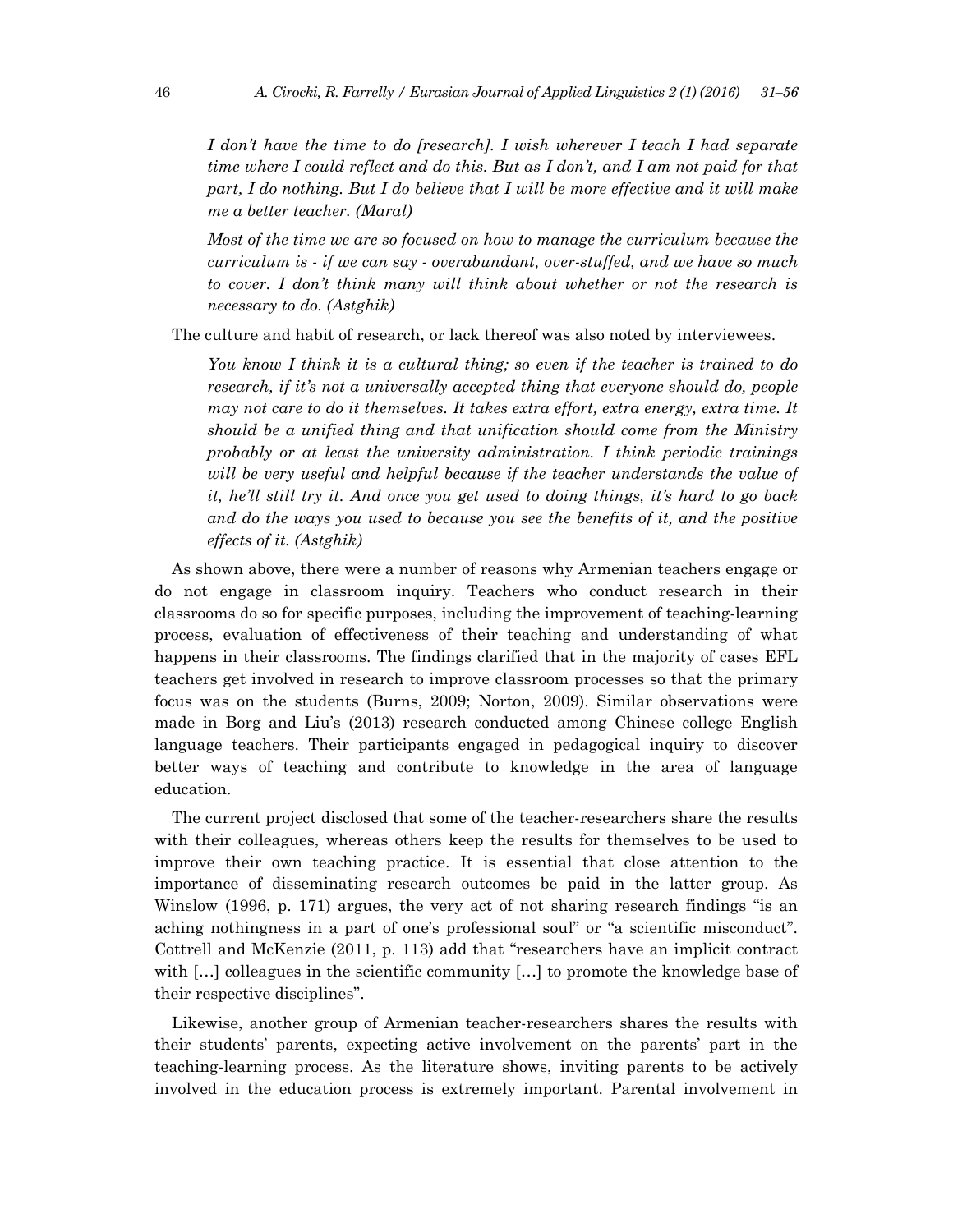school life contributes to improving student attitude and behaviour, reducing school absences and motivating students to aim for higher results (Mistretta, 2008).

Additionally, by communicating research outcomes to parents, teachers engage them in a constructive dialogue; parents are eager to find out to what extent research will benefit their children and the educational programme their children are part of (Castle, 2012).

A number of the Armenian teachers also present their results at conferences or publish the results to share them with a wider audience. The last two findings are in agreement with Anderson (2003), who underscores that both publishing and presenting results at conferences are perfect ways for teachers to enhance their professional development. Conferences additionally promote networking, which appears to have a greater impact on teacher practice than traditional staff development (Anderson, 2002; Lieberman & Grolnick, 1996). The conference-based networking is often continued through social media such as Facebook or Twitter. These outlets enable teachers to connect with other teachers, discuss education related issues, share teaching experiences, exchange materials and support one another, all of which contribute to advancing teacher career.

Important though conference-based networking appears to be, it is not always recognised by school management as a productive source of professional development. For example, Borg's (2009) participants complained that they did not receive support with regard to workload reduction or conference attendance while doing research. Likewise, a lack of encouragement from school administrators to conduct classroom research was also reported by teachers in New Zealand (Denny, 2006), Canada (Allison & Carey, 2007) and Chile (Smith, Connelly, & Rebolledo, 2014). However, in their study, Gao and Chow (2012) made a contradictory observation. Their research participants from Guangdong province in China were not only encouraged by the school management to engage in classroom inquiry, but were also offered access to empirical literature and given opportunities to deepen their knowledge about ongoing research.

Those teachers who decided not to conduct classroom research also provided a list of reasons. The most common reasons were ascribed to a lack of proper training in research methods and lack of time. The least common reason was related to the participants' expectations of being rewarded for this type of activity. The former reasons do not seem to be unusual and specific only to Armenia. The same reasons were provided in other teaching contexts and reported in research projects by Barkhuizen (2009) and Borg and Liu (2013).

#### **5. Conclusion and implications**

This article argues that engagement in reflective practice and classroom research provides tools through which teachers can mediate their teaching activity and respond to the needs of their learners and the demands of their teaching context. The findings of the study confirm that the majority of participating Armenian EFL teachers are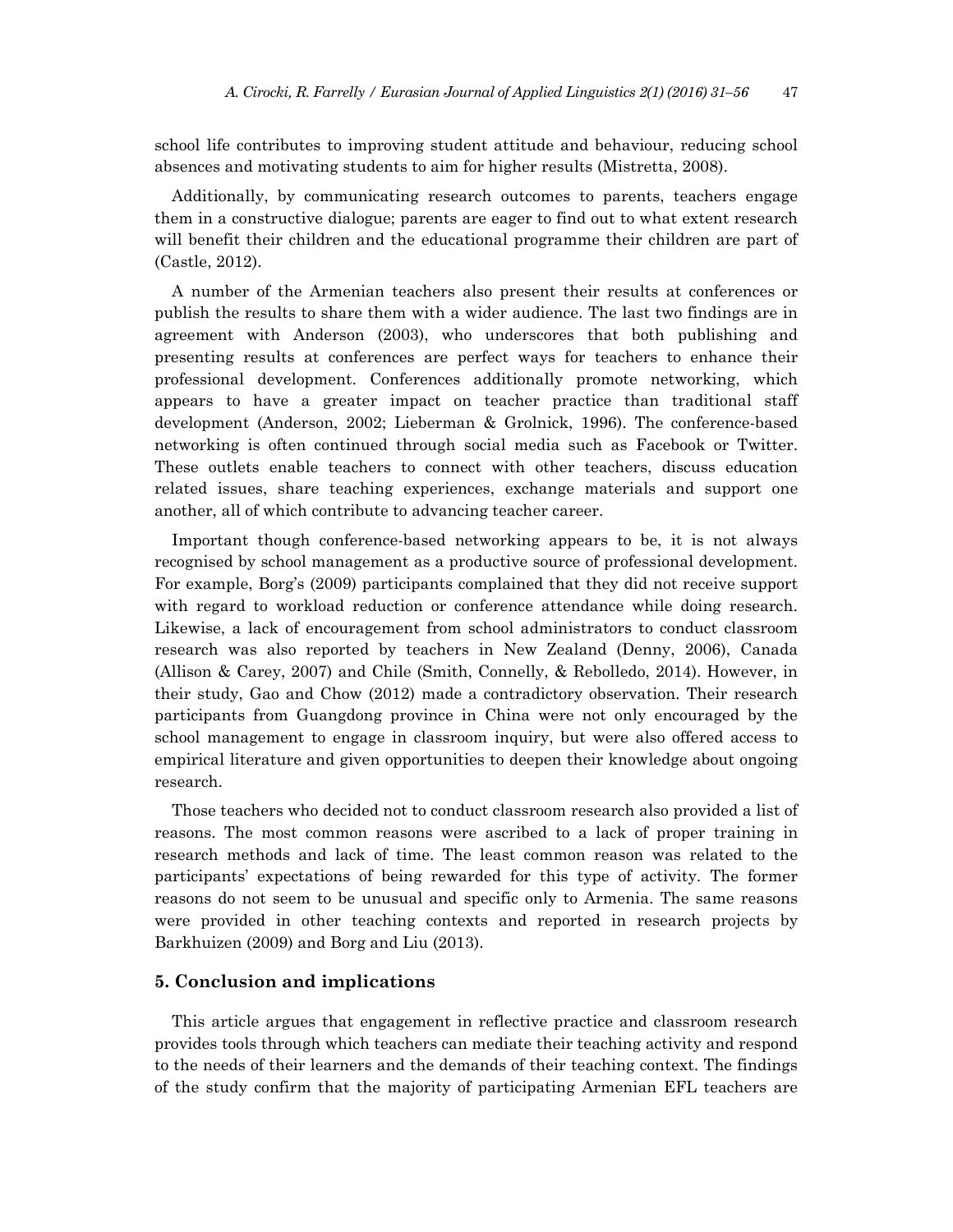engaged in classroom research and reflection. The present study also highlights the challenges faced by Armenian teachers when conducting or planning to conduct research. However, the study also reveals the need to further explore Armenian teachers' understanding of the constructs of research and reflection. In some instances, teachers are underestimating their research activity while in other cases, they qualify everyday instructional practices as research endeavours.

As teachers move into their career, they draw from their experiences as learners to make sense of their teaching practice. However, in the context of Armenia, much of the learning experience has been grounded in traditional approaches. Teachers who are urged to employ current teaching methods, either by the Ministry of Education or teacher educators, must learn to grapple with what they should be doing. Classroom research and reflection may provide the creative space to do just that. Ultimately, the present study indicates that reflective practice exists and is gaining traction in the EFL context in Armenia. However, in order to continue strengthening this new trend, three key implications for EFL teacher education and professional development are offered below.

Firstly, it is vital that reflective practice is thoroughly promoted through highquality teacher education programmes. EFL teachers would be better supported to engage in reflective practice and classroom research if they had access to Research Methods courses/sessions during their training. These sessions provide essential background knowledge and understanding about classroom research, which teachers can tap into for future classroom-based research projects. Such a course, with ongoing research experience exists in the MA TEFL Programme at the American University of Armenia. However, other institutions that prepare teachers should consider providing modules/sessions, which not only introduce the nature of research, but also provide extensive practice in identifying and defining research questions and hypotheses. Teachers should also be familiar with qualitative and quantitative approaches and the data collection and analysis procedures appropriate to each.

Secondly, greater efforts are needed to ensure that reflective practice is further developed through interactions with colleagues in the workplace. Support for teacher research within schools would add to teachers' motivation to explore issues related to their contexts. One approach would be to establish communities of practice, supported by school administrators, which would facilitate teacher collaboration in research. These communities of practice can function within one educational institution or across institutions and at regional or national levels. The aim should be to promote classroom-based research projects and encourage collaborative, inquiry-based research among teachers working in similar contexts.

Finally, it is advisable that teacher-researchers are encouraged to become active members of professional communities. In Armenia, there is increasing involvement of EFL teachers in workshops and conferences locally (e.g., Armenian universities), regionally (e.g., Turkey, Georgia), and abroad (e.g., TESOL Arabia). However, EFL teacher-trainees and qualified teachers should continually be encouraged to attend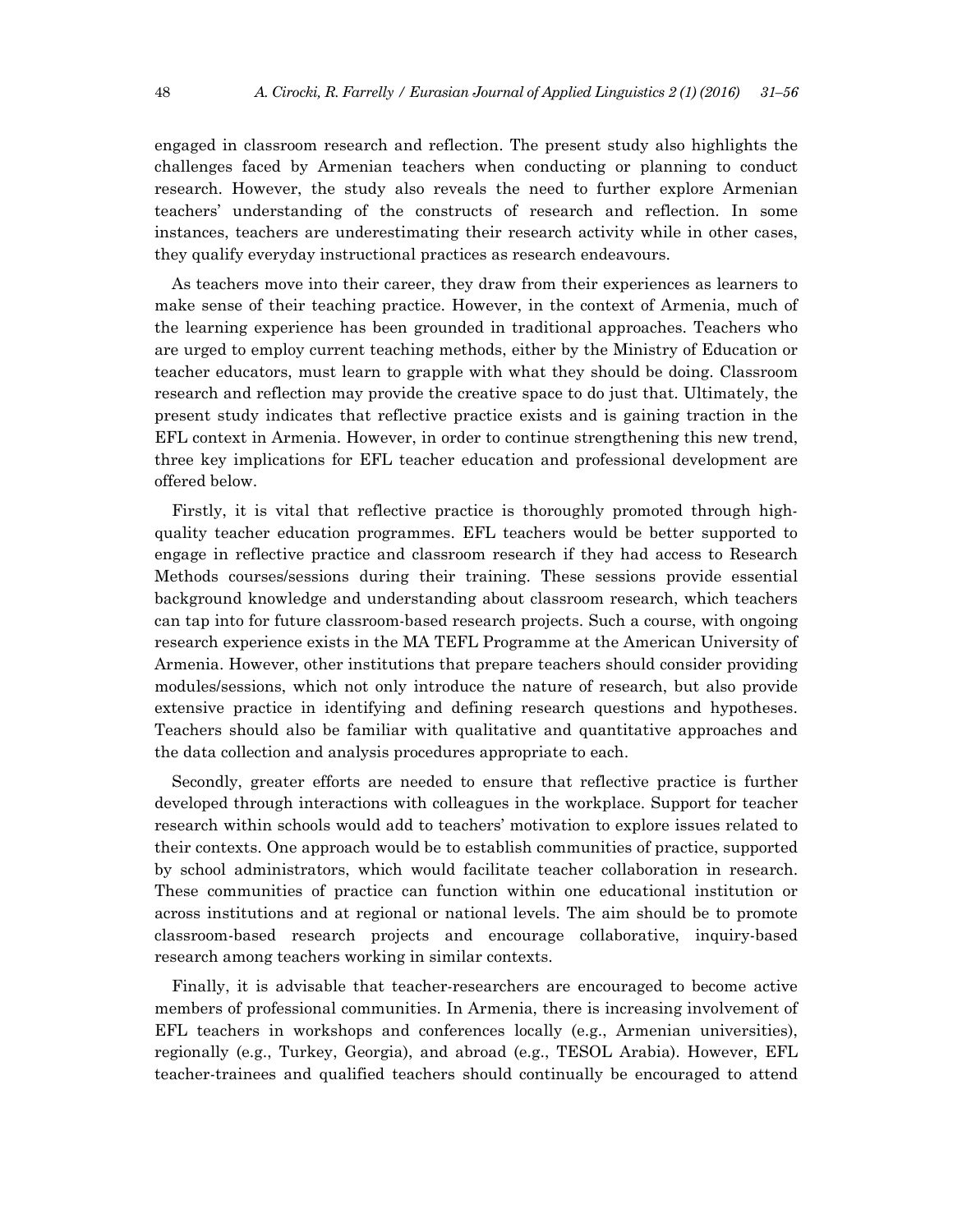conferences or professional development workshops. At these professional meetings, teachers deepen their knowledge of key issues in the field, connect the knowledge back to practice in their local context (e.g., reflective practice) and find inspiration for their own research endeavours. Socialising with active researchers, which takes place during a conference or a workshop, will allow for building relationships, and possibly, for future research collaboration. In addition, locally, well-established organisations that exist to boost the professional development of EFL teachers in Armenia, such as the Association of English Teachers in Armenia (AELTA) and the British Council, should consider offering workshops and training courses that seek to develop teachers' emerging classroom research and reflection skills.

In addition to the implications for teacher education and professional development, this study has generated some questions for future research: What constitutes classroom research? What does it actually mean to be a reflective practitioner? The interview data show that an understanding of classroom research may vary greatly from one teacher to the next. Also, conceptions of what characterises reflective practice vary from teacher to teacher, scholar to scholar, discipline to discipline. What set of criteria should determine whether or not someone is a teacher-researcher or reflective practitioner? It is hoped that future research will address these issues.

#### **References**

- Adey, P., G. Hewitt, J. Hewitt, & N. Landau. (2004). *The professional development of teachers: Practice and theory*. Dordrecht, Netherlands: Kluwer Academic Publishers.
- Allison, D. & Carey, J. (2007). What do university language teachers say about language teaching research? *TESL Canada Journal*, *24*(2), 61-81.
- Anderson, G. (1990). *Fundamentals of educational research*. New York, NY: Falmer.
- Anderson, J. (2003). Expanding the paradigm: Students as researchers in service-learning. In S. H. Billig & A. S. Waterman (Eds.), *Studying service learning: Innovations in education research methodology* (pp.167–184). Mahwah, NJ: Lawrence Erlbaum Associates.
- Anderson, S. E. (Ed.). (2002). *Improving schools through teacher development. Case studies of the Aga Khan foundation projects in East Africa*. Lisse, Netherlands: Swets & Zeitlinger Publishers.
- Barkhuizen, G. (2009). Topics, aims, and constraints in English teacher research: A Chinese case study. *TESOL Quarterly*, *43*, 113-125. **http://doi.org/bcqh**
- Berdie, D. R., Anderson, J. F., & Niebuhr, M. A. (1986). *Questionnaires: Design and use*. London, UK: The Scarecrow Press.
- Bernhardt, V. L. (2013). *The school portfolio. A comprehensive framework for school improvement* (2nd ed.). New York, NY: Eye On Education.
- Borg, S. (2009). English language teachers' conceptions of research. *Applied Linguistics*, *30*(3), 358-388. **http://doi.org/d9cvzt**
- Borg, S. & Liu, Y. (2013). Chinese college English teachers' research engagement. *TESOL Quarterly*, *47*, 270-299. **http://doi.org/bcqj**
- Boud, D., Keogh, R., & Walker, D. (1985). *Promoting reflection in learning: A model*. In D. Boud, R. Keogh, & D. Walker. (Eds.), *Reflection: Turning experience into learning* (pp.18– 40). New York, NY: Nichols.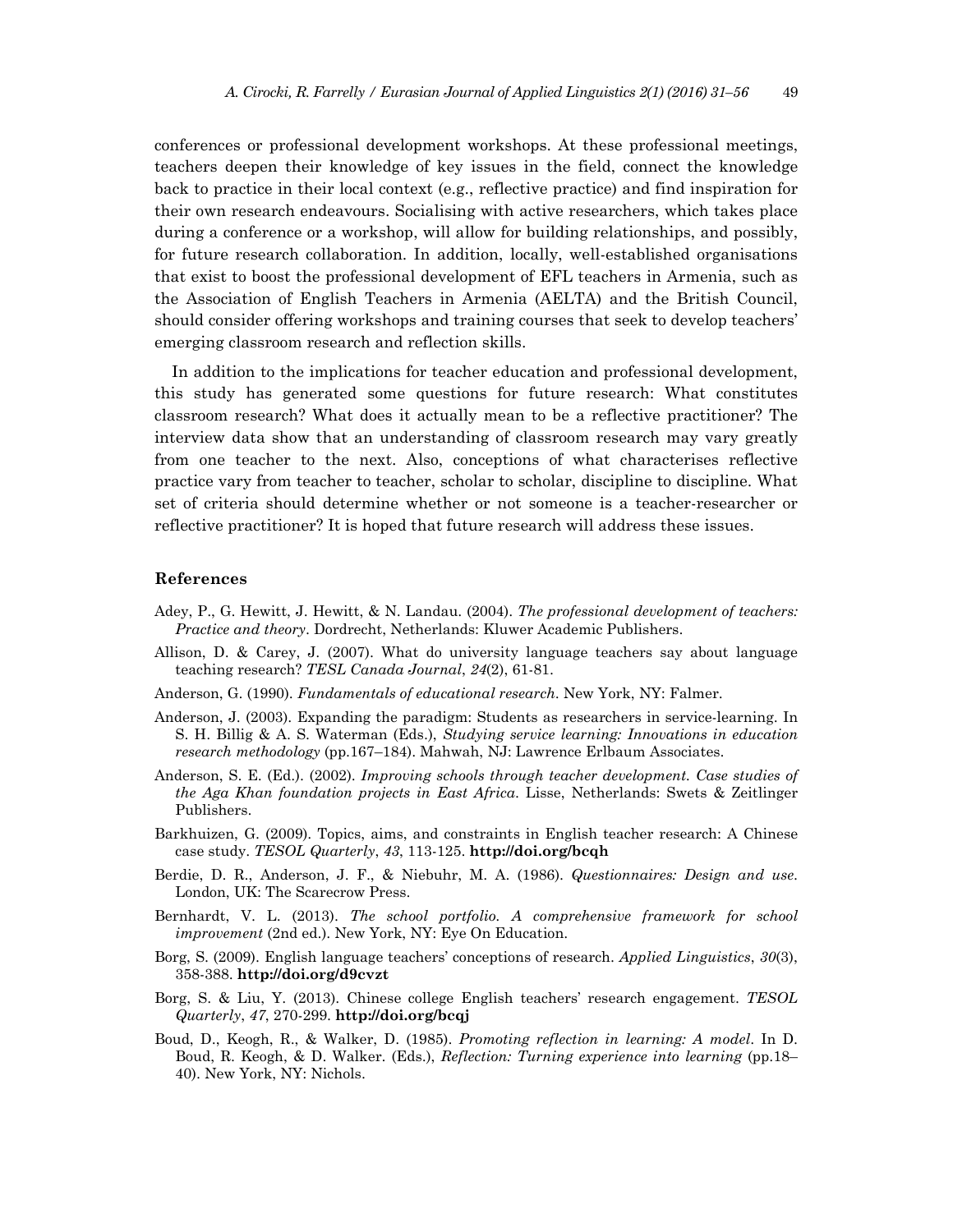- Bullough, R. V., & Gitlin, A. D. (2001). *Becoming a student of teaching: Linking knowledge production and practice*. New York, NY: RoutledgeFalmer.
- Burns, A. (2009). *Doing action research in ELT. A guide for practitioners*. New York, NY: Routledge.
- Calfee, R., & Perfumo, P. (Eds.). (1996). *Writing portfolios in the classroom. Policy and practice, promise and peril*. New York, NY: Lawrence Erlbaum Associates.
- Castle, K. (2012). *Early childhood teacher research. From questions to results*. New York, NY: Routledge.
- Çelik, S. & Dikilitaş, K. (2015). Action research as a professional development strategy. In S. Borg and H. S. Sanchez (Eds.), *International perspectives on teacher research* (pp. 125-138). Basingstoke, UK: Palgrave Macmillan.
- Churchill, R., Ferguson, P., Godinho, S., Johnson, N. F., Keddie, A., Letts, W., Mackay, J., McGill, M., Moss, J., Nagel, M. C., Nicholson, P., & Vick, M. (2011). *Teaching: Making a difference*. Milton, Australia: Wiley and Sons.
- Cirocki, A. (2013a). Conducting research in the EFL classroom. *Modern English Teacher*, *22*(1), 76-81.
- Cirocki, A. (2013b). Conducting research in the classroom: Collecting qualitative and quantitative data. *Modern English Teacher*, *22*(2), 63-69.
- Cirocki, A., Tennekoon, S., & Peña Calvo, A. (2014). Research and reflective practice in the ESL classroom: Voices from Sri Lanka. *The Australian Journal of Teacher Education*, *39*(4), 24-44. **http://doi.org/bcqk**
- Cottrell, R. R., & McKenzie, J. F. (2011). *Health promotion and education research methods: Using the five chapter thesis/dissertation model*. Sudbury, MA: Jones and Bartlett Publishers.
- Coyle, D., Hood, P., & Marsh, D. (2010). *Content and language integrated learning*. Cambridge, UK: Cambridge University Press.
- Creswell, J., & Plano Clark, V. L. (2011). *Designing and conducting mixed methods research*. London, UK: Sage.
- Denny, H. G. (2006). Can busy classroom teachers really do action research? An action research study in an EAL tertiary setting. *New Zealand Studies in Applied Linguistics, 11*(2), 59-73.
- Ellis, R. (2003). *Task-based language learning and teaching*. Oxford, UK: Oxford University Press.
- Farrell, T. S. C. (2007). *Reflective language teaching: From research to practice*. London, UK: Continuum.
- Farrell, T. S. C. (2015). *Promoting teacher reflection in second language education*. New York, NY: Routledge.
- Fayolle, A. (Ed.). (2010). *Handbook of research in entrepreneurship education, volume 3, international perspectives*. Cheltenham, UK: Edward Elgar.
- Fichtman Dana, N., & Yendol-Hoppey, D. (2009). *The reflective educator's guide to classroom research. Learning to teach and teaching to learn through practitioner inquiry*. Thousand Oaks, CA: Corwin Press.
- Gao, X. & Chow, A. W. K. (2012). Primary school English teachers' research engagement. *ELT Journal, 66*(2), 224-232. **http://doi.org/dbm449**
- Gardner, F. (2014). Being critically reflective: Engaging in holistic practice. Basingstoke, UK: Palgrave Macmillan.
- General Teaching Council for Wales. (2002). Continuing professional development: An entitlement for all. Retrieved from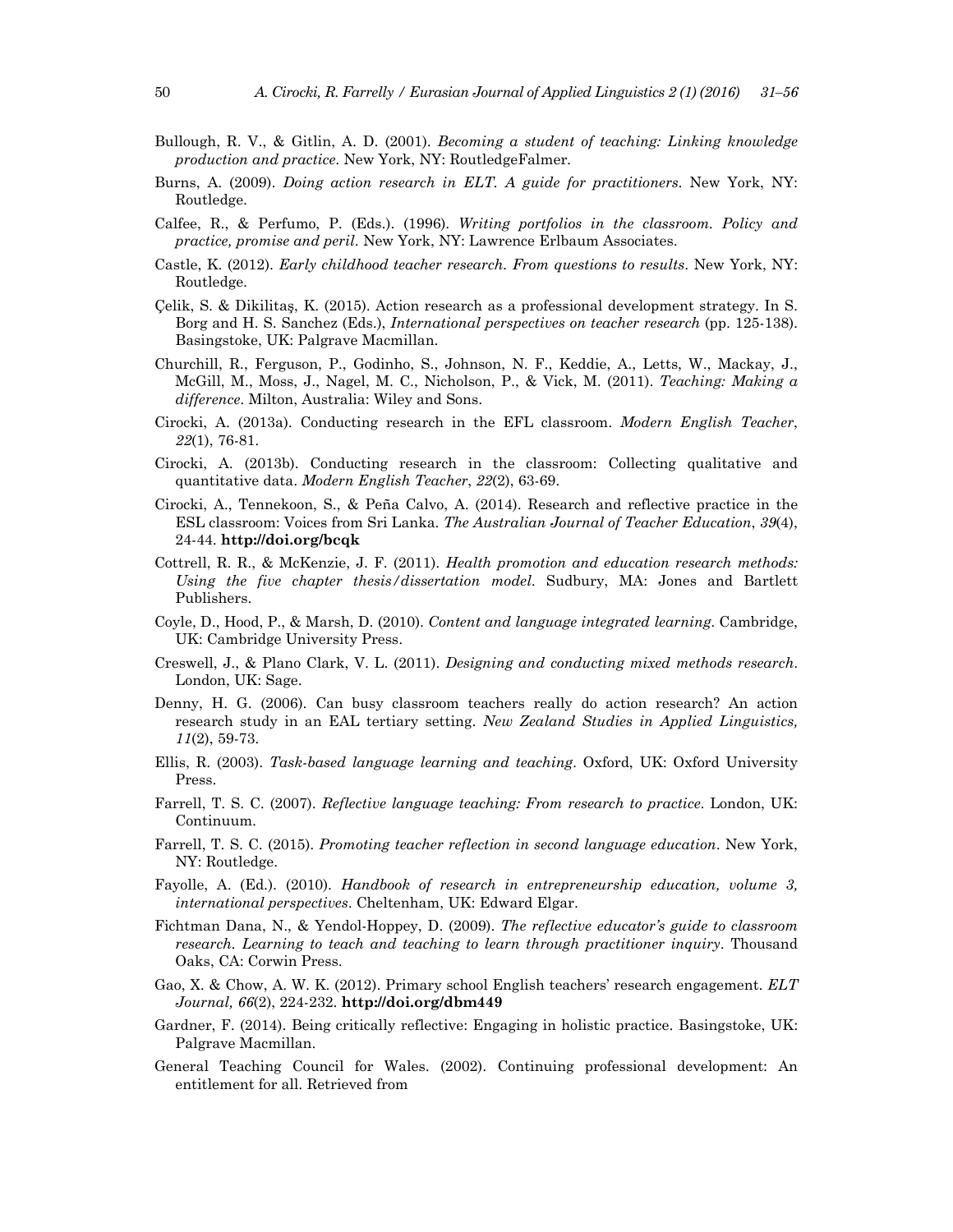http://www.gtcw.org.uk/gtcw/images/stories/downloads/cpd/CPD\_AdviceE.pdf

- Gregory, I. (2003). *Ethics in research*. London, UK: Continuum.
- Hopkins, D. (2008). *A teacher's guide to classroom research*. Maidenhead, UK: Open University Press.
- Johnson, K. E. (2009). *Second language teacher education: A sociocultural perspective*. New York, NY: Routledge.
- Johnson, K. E., & Golombek, P. (2011). A sociocultural theoretical perspective on teacher professional development. In K. E. Johnson & P. R. Golombek (Eds.), *Research on second language teacher education: A sociocultural perspective on professional development* (pp. 1- 12). New York, NY: Routledge.
- Khachatryan, S., Petrosyan, S., & Terzyan, G. (2013). Assessment of teacher professional development and educational content in the context of general education reforms in Armenia. Retrieved from

http://www.osf.am/wp-content/uploads/2014/03/FinalENGAssessmentPDEC.pdf

- Kemmis, S. (1985). Action research and the politics of reflection. In D. Boyd, D. Keogh & D. Walber (Eds.), *Reflection: Turning experience into learning* (pp.139–164). London, UK: Kogan Page.
- Kemmis, S., & McTaggart, R. (1988). The action research reader (3rd ed.). Geelong, Australia: Deakin University Press.
- Keyes, C. (2000). The early childhood teacher's voice in the research community. *International Journal of Early Years Education, 8*(1), 3–13. **http://doi.org/fjzkzs**
- Killion, J., & Todnem, G. (1991). A process for personal theory building. *Educational Leadership, 48*(6), 14–16.
- Kim, E. (2011). Ten years of CLT curricular reform efforts in South Korea: An activity theory analysis of a teacher's experience. In K. E. Johnson & P. R. Golombek (Eds.), *Research on second language teacher education: A sociocultural perspective on professional development* (pp. 225-238). New York, NY: Routledge.
- Kincheloe, J. L. (2003). *Teachers as researchers: Qualitative inquiry as a path to empowerment*. London, UK: FalmerPress.
- Klassen, A. C., Creswell, J., Plano Clark, V. L., Clegg Smith, K., & Meissner, H. I. (2012). Best practices in mixed-methods for quality of life research. *Qual Life Res, 21,* 377–380. **http://doi.org/bcqm**
- Lieberman, A., & Grolnick, M. (1996). Networks and reform in American Education. *Teachers College Record, 98*(1), 7–45.
- Lyons, N. (2010). *Handbook of reflection and reflective inquiry: Mapping a way of knowing for professional reflective inquiry*. New York, NY: Springer.
- Mackey, A., & Gass, S. M. (2005). *Second language research: Methodology and design*. New York, NY: Routledge.
- Mertler, C. A. (2012). *Action research. Improving schools and empowering educators*. Thousand Oaks, CA: Sage.
- Mezirow, J. (1990). *Fostering critical reflection in adulthood: A guide to transformative and emancipatory learning*. San Francisco, CA: Jossey-Bass.
- Mistretta, R. M. (2008). *Teachers engaging parents and children in mathematical learning: Nurturing productive collaboration*. Lanham, MD: Rowman & Littlefield Education.
- Norton, L. S. (2009). *Action research in teaching and learning. A practical guide to conducting pedagogical research in universities*. New York, NY: Routledge.
- Nunan, D. (2004). *Task-based language teaching*. Cambridge, UK: Cambridge University Press.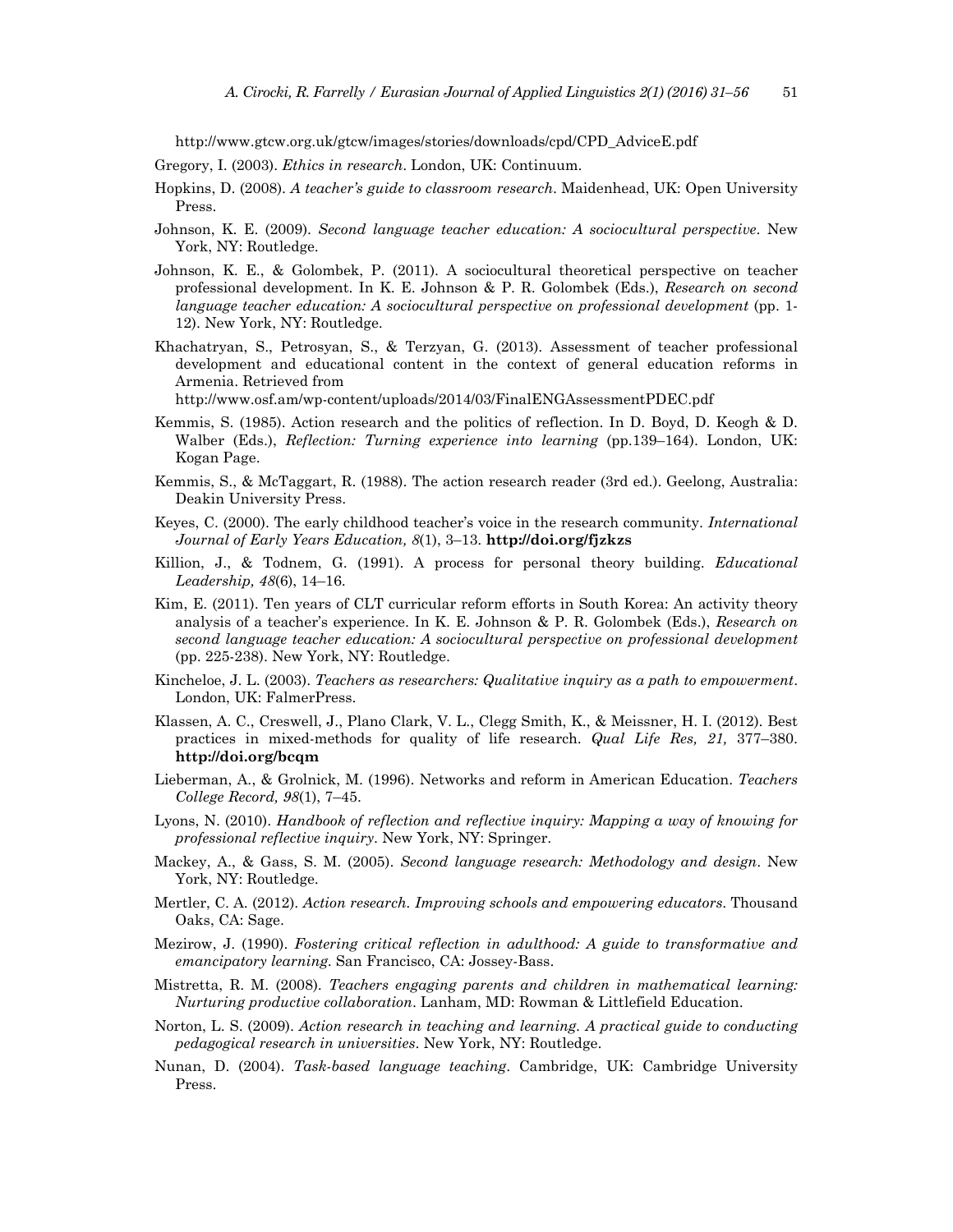- O'Donnell, A. M., Reeve, J., & Smith, J. K. (2012). *Educational psychology. Reflection for action*. Hoboken, NJ: John Wiley & Sons.
- Pappas C. C., & Raymond, E. T. (2011). *Becoming a teacher researcher in literacy teaching and learning strategies and tools for the inquiry process.* New York, NY: Routledge.
- Pisapia, J. R. (2009). *The strategic leader. New tactics for a globalizing world*. Charlotte, NC: IAP-Information Age Publishing.
- Pollard, A., Collins, J., Maddock, M., Simco, N., Swaffield, S., Warin, J., & Warwick, P. (2005). *Reflective teaching* (2nd ed). London, UK: Continuum.
- Richards, J. C., & Rodgers, T. S. (2001). *Approaches and methods in language teaching*. Cambridge, UK: Cambridge University Press.
- Rust, F. O. (2007). Action research in early childhood contexts. In J. A. Hatch (Ed.), *Early childhood qualitative research* (pp. 95–108). New York, NY: Routledge.
- Schön, D. A. (1983). *The reflective practitioner: How professionals think in action*. New York, NY: Basic Books.
- Senge, P. (1990). *The fifth discipline: The art and practice of the learning organisation.* New York, NY: Doubleday.
- Shulman, L. S. (1988). The dangers of dichotomous thinking in education. In P. P. Grimmett & G. L. Erickson (Eds.), *Reflection in teacher education* (pp. 31–46). New York, NY: Teachers College Press.
- Smith, R., Connelly, T., & Rebolledo, P. (2014). Teacher research as continuing professional development: A project with Chilean secondary schools. In D. Hayes (Ed.), *Innovations in the continuing professional development of English language teachers* (pp. 111-128). London: The British Council.
- Spada, N. (2007). Communicative language teaching: Current status and future prospects. In J. Cummins & C. Davidson (Eds.), *International handbook of English language teaching* (pp. 271–288). New York, NY: Springer.
- Stahmer, A. C., Suhrheinrich, J., Reed, S., Schreibman, L., & C. Bolduc. (2011). *Classroom pivotal response teaching for children with autism*. New York, NY: The Guilford Press.
- Stenhouse, L. (1975). *An introduction to curriculum research and development*. London, UK: Heinemann.
- Tadevosyan, A. (2008). The parallel worlds of NGOs, multilateral aid, and development banks: The case of community schools in Armenia. In I. Silova & G. Steiner-Khamsi (Eds.), *How NGOs react: Globalization and education reform in the Caucasus, Central Asia and Mongolia* (pp. 81–101). Bloomfield, CT: Kumarian Press.
- Terzian, S. M. (2010). *Curriculum reform in post-Soviet Armenia: Balancing local and global contexts in Armenian secondary schools*. Retrieved from http://ecommons.luc.edu/cgi/viewcontent.cgi?article=1106&context=luc\_diss
- Weathington, B., Cunningham, C., & Pittenger, D. (2010). *Research methods for the behavioral and social sciences.* New York, NY: John Wiley & Sons, Inc.
- Winslow, E. H. (1996). Failure to publish research: A form of scientific misconduct. *Heart and Lung: The Journal of Acute and Critical Care, 25,* 169–171. **http://doi.org/c9n2bt**
- Zeichner, K. (2003). Teacher research as professional development P-12 educators in the USA. *Educational Action Research, 11*(2), 301–328. **http://doi.org/fchx66**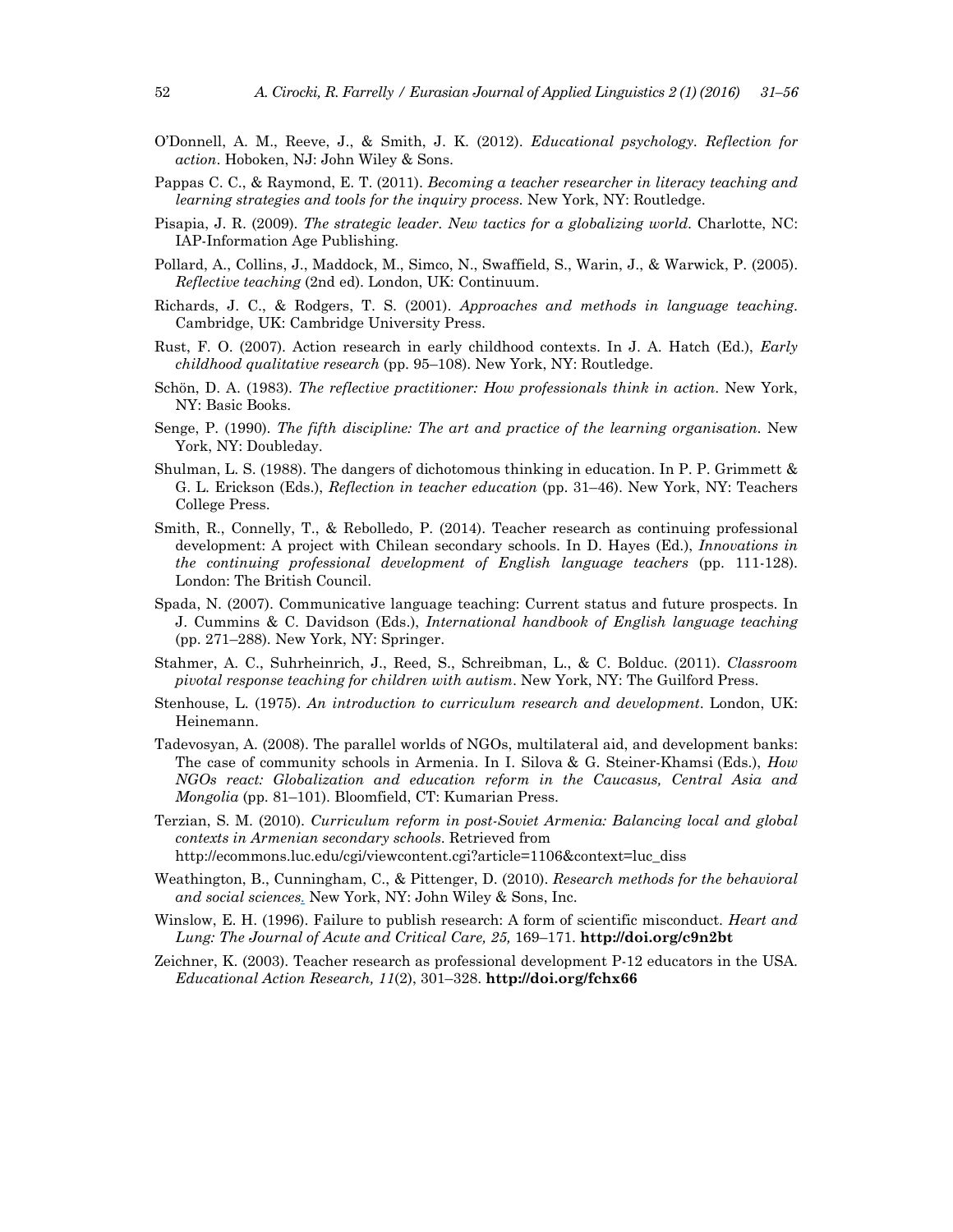## **Appendix A. EFL teacher questionnaire**

Thank you for taking time to respond to this questionnaire. All information is anonymous. We hope to learn more about if, when, how teachers conduct research and reflect on their teaching in Armenia. Your responses will be very useful for a better understanding of teachers' professional expertise, practice and needs.

## **I. Questions**

- 1. How important, in your opinion, is conducting research in the EFL classroom? (Please choose one.)
	- a. Very important
	- b. Important
	- c. Moderately important
	- d. Of little importance
	- e. Unimportant
- 2. To what extent do you agree that conducting research is a duty of an EFL teacher? (Please choose one.)
	- a. Strongly agree
	- b. Agree
	- c. Undecided
	- d. Disagree
	- e. Strongly disagree
- 3. To what extent do you agree that conducting classroom research should be made compulsory to all EFL teachers? (Please choose one.)
	- a. Strongly agree
	- b. Agree
	- c. Undecided
	- d. Disagree
	- e. Strongly disagree
- 4. Did you attend a Research Module/Course while being trained to be a teacher? (Please choose one.)
	- a. Yes
	- b. No, because it was not on offer
	- c. No, as I decided to attend a different module
	- d. Other:
- 5. To what extent do you agree that you are well prepared to do classroom research? (Please choose one.)
	- a. Strongly agree
	- b. Agree
	- c. Undecided
	- d. Disagree
	- e. Strongly disagree
- 6. To what extent do you agree that conducting classroom research is difficult? (Please choose one.)
	- a. Strongly agree
	- b. Agree
	- c. Undecided
	- d. Disagree
	- e. Strongly disagree
- 7. What makes classroom research difficult for you? (Please choose all that apply to you.)
	- a. Formulating proper research questions
	- b. Designing research tools (e.g. Questionnaires)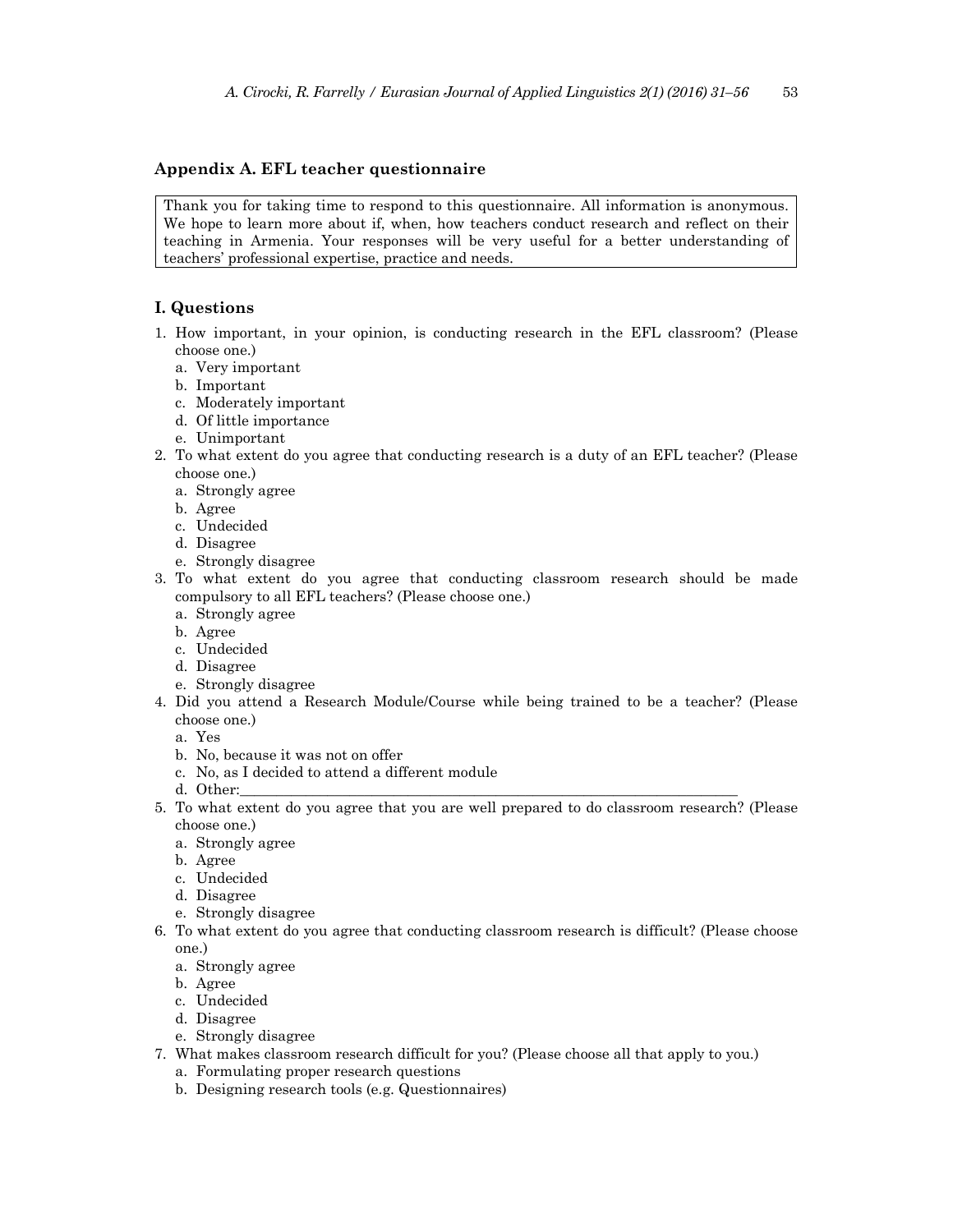- c. Collecting data
- d. Analysing data
- e. Ethical issues
- f. Other:
- 8. How often are you involved in classroom research? (Please choose one.)
	- a. Always
	- b. Very often
	- c. Sometimes
	- d. Rarely
	- e. Never
- 9. How often would you like to be involved in classroom research? (Please choose one.)
	- a. Always
	- b. Very often
	- c. Sometimes
	- d. Rarely
	- e. Never
- 10.What type of research do you do? (Please choose all that apply to you.)
	- a. Quantitative (e.g. experiments, surveys, etc.)
	- b. Qualitative (e.g. case studies, diary studies, observations, etc.)
	- c. Mixed methods (quantitative + qualitative)
- 11. What type of research tools do you use in your research? (Please circle the appropriate letters below.)
	- a. Questionnaires
	- b. Observation sheets
	- c. Diaries/journals
	- d. Portfolios
	- e. Observation sheets/schedules
	- f. Interview guides/question lists
	- g. Checklists
	- h. Tests
	- i. Other:
- 12. Why do/don't you conduct classroom research? (Choose **one option below**, A or B, and **circle the appropriate answers in the selected box**.)

| A. Why do you conduct classroom research?                    |
|--------------------------------------------------------------|
| a) to understand what happens in my classroom                |
| b) to formulate problems that exist in my classroom          |
| c) to evaluate the effectiveness of my teaching              |
| d) to make changes to the teaching-learning process          |
| e) to contribute to curriculum development                   |
| f) to increase professionalism                               |
| g) to introduce innovations in the teaching-learning process |
| h) to solve practical problems                               |
| i) to interconnect theory, practice and research             |
| j) other (please specify)                                    |
|                                                              |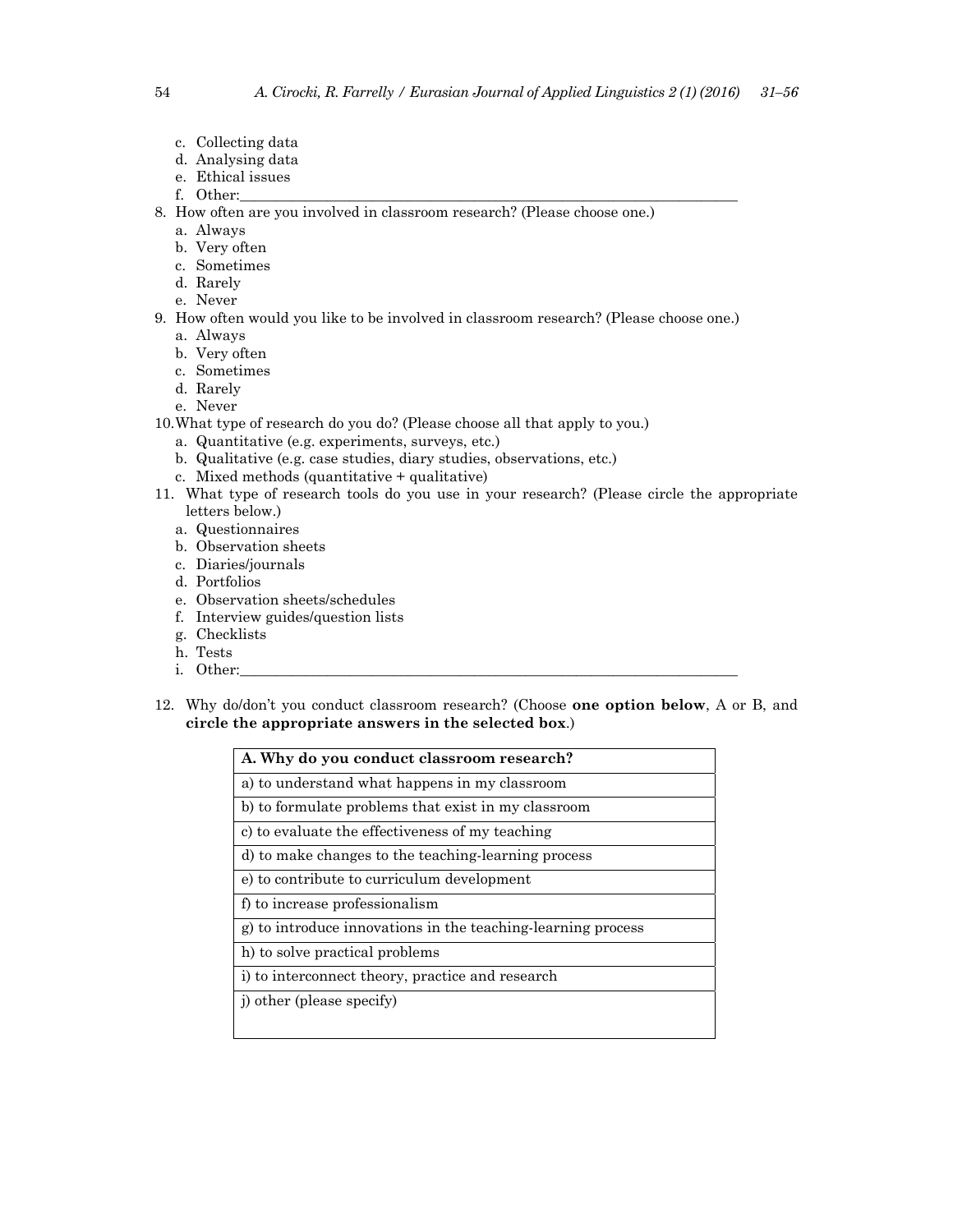| B. Why don't you conduct classroom research?                  |
|---------------------------------------------------------------|
| a) I have no time.                                            |
| b) I'm not interested in it.                                  |
| c) I haven't been trained to conduct research.                |
| d) Teachers should teach and not be involved in research.     |
| e) I have insufficient knowledge of statistical measures.     |
| f) I have insufficient knowledge of designing research tools. |
| g) There is no need to connect teaching with doing research.  |
| h) I am not encouraged by my superiors.                       |
| i) I am not rewarded for doing research.                      |
| j) other (please specify)                                     |
|                                                               |

- 13. On completion of your investigations, what happens to the research results when you have analysed them? (Please choose all that apply.)
	- a. I keep the results for myself with a view to improving my own teaching practice.
	- b. I share the results with my colleagues with a view to improving language education.
	- c. I share the results with my students' parents, expecting their involvement in the teaching-learning process.
	- d. I publish the results to share important information with other colleagues.
	- e. I present the results at workshops/conferences to enhance my professional development.
	- f. Other: \_\_\_\_\_\_\_\_\_\_\_\_\_\_\_\_\_\_\_\_\_\_\_\_\_\_\_\_\_\_\_\_\_\_\_\_\_\_\_\_\_\_\_\_\_\_\_\_\_\_\_\_\_\_\_\_\_\_\_\_\_\_\_\_\_\_\_\_

# **II. Profile of the Respondent**

- 1. How old are you?
- 2. What is your gender? (Please circle one letter below.)
	- a. Male
	- b. Female
- 3. What type of school do you teach in? (Please circle one letter below.)
	- a. Primary school
	- b. Middle school
	- c. Secondary school
	- d. Higher education
	- e. Non-academic adult EFL (e.g., community-based, language institute)
	- f. Non-academic youth EFL (e.g., after school program, small private classes)
	- g. Other \_\_\_\_\_\_\_\_\_\_\_\_\_\_\_\_\_\_\_\_\_\_\_\_\_\_\_\_\_\_\_\_\_\_\_\_\_\_\_\_\_\_\_\_\_\_\_\_\_\_\_\_\_\_\_\_\_\_\_\_\_\_\_\_\_\_\_\_
- 4. What is your highest teaching qualification (e.g., CELTA or TESOL certificate, BA TEFL, MA TEFL)? (Please put the name in the space provided below.)

\_\_\_\_\_\_\_\_\_\_\_\_\_\_\_\_\_\_\_\_\_\_\_\_\_\_\_\_\_\_\_\_\_\_\_\_\_\_\_\_\_\_\_\_\_\_\_\_\_\_\_\_\_\_\_\_\_\_\_\_\_\_\_\_\_\_\_\_\_\_\_\_\_\_\_\_\_

Thank you very much for completing this questionnaire!